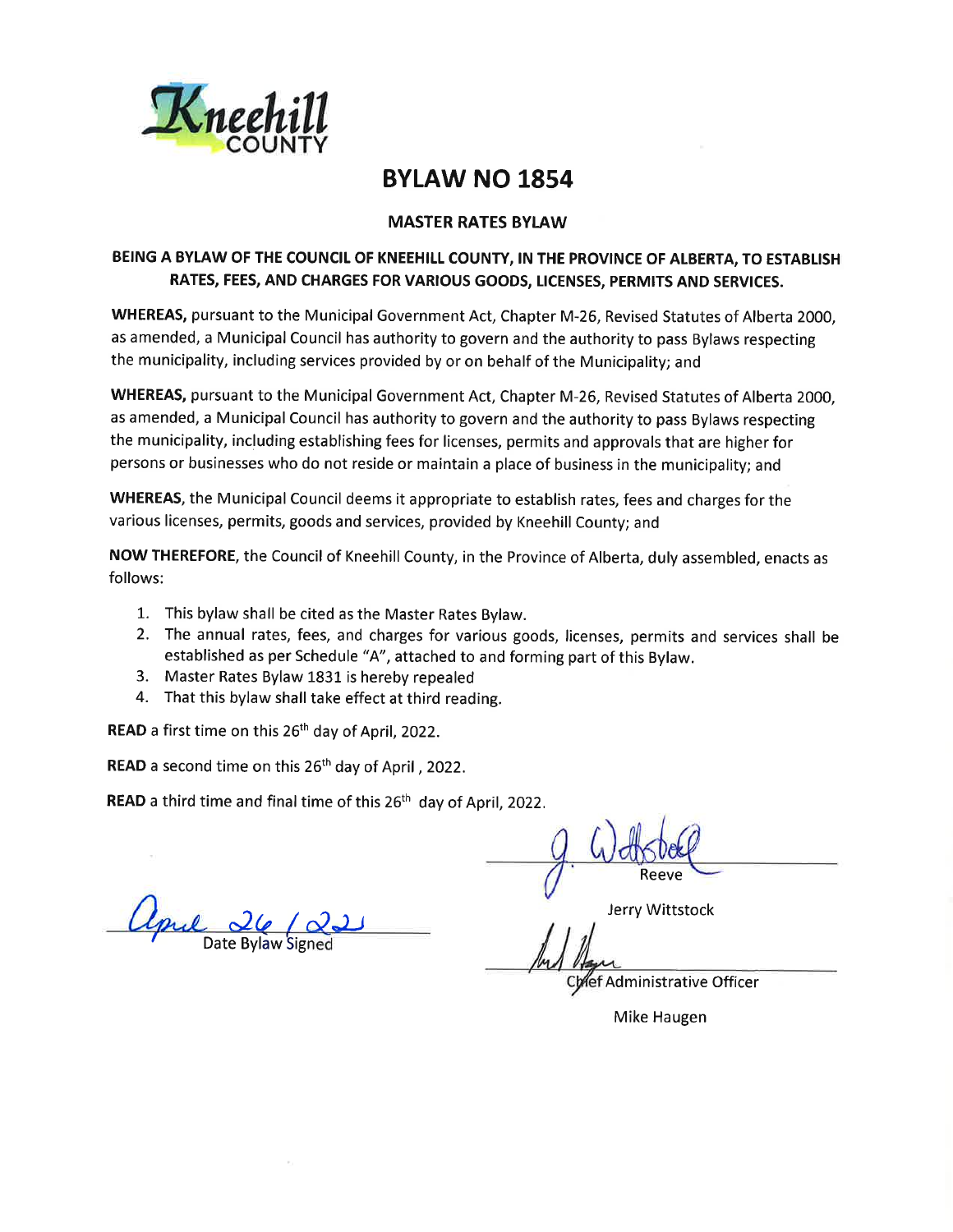# Schedule 'A'

# Master Rates

\*\* MOST GOODS AND SERVICES LISTED ARE SUBJECT TO GST \*\*

| <b>ADMINISTRATION &amp; FINANCE</b> |                                 |                 |  |
|-------------------------------------|---------------------------------|-----------------|--|
| <b>Aerial Photos</b>                |                                 |                 |  |
|                                     | Description                     | <b>Fee</b>      |  |
|                                     | <b>Land Owners</b>              | No Fee          |  |
|                                     | Others                          | \$0.25 each     |  |
|                                     | <b>Geo-Referenced Photos</b>    |                 |  |
|                                     | Description                     | <b>Fee</b>      |  |
|                                     | Set up fee & first 1/4          | \$50.00         |  |
|                                     | <b>Additional quarters</b>      | \$25.00         |  |
|                                     | <b>Kneehill County Maps</b>     |                 |  |
|                                     | Description                     | <b>Fee</b>      |  |
|                                     | 24 inch - regular               | \$10.00 each    |  |
|                                     | 32 inch - regular               | \$15.00 each    |  |
|                                     | 32 inch - laminated             | \$35.00 each    |  |
|                                     | 42 inch - regular               | \$20.00 each    |  |
|                                     | 42 inch - laminated             | \$40.00 each    |  |
|                                     | 60 inch - regular               | \$30.00 each    |  |
|                                     | On CD                           | \$10.00 each    |  |
|                                     | Map Book                        | \$25.00 each    |  |
|                                     | <b>Mailing Tube</b>             | \$10.00 each    |  |
|                                     | <b>Shipping Charges</b>         | \$10.00 each    |  |
|                                     | <b>Custom Plotter (Scanned)</b> |                 |  |
|                                     | Description                     | Fee             |  |
|                                     | 24 inch                         | \$50.00 each    |  |
|                                     | 32 inch                         | \$75.00 each    |  |
|                                     | 42 inch                         | \$100.00 each   |  |
|                                     | 60 inch                         | \$150.00 each   |  |
|                                     | Map scanned and put on CD       | \$75.00 each    |  |
| <b>Fax Charges</b>                  |                                 |                 |  |
|                                     | Description                     | Fee             |  |
|                                     | Alberta(Local)                  | \$0.50 per page |  |
|                                     | Out of province                 | \$1 per page    |  |
| <b>Flags</b>                        |                                 |                 |  |
|                                     | Description                     | Fee             |  |
|                                     | County                          | \$70 each       |  |
| <b>Photocopies</b>                  |                                 |                 |  |
|                                     | Description                     | <b>Fee</b>      |  |
|                                     | Ratepayers/Non-staff            | \$0.50 per page |  |
|                                     | <b>Staff</b>                    | \$0.10 per page |  |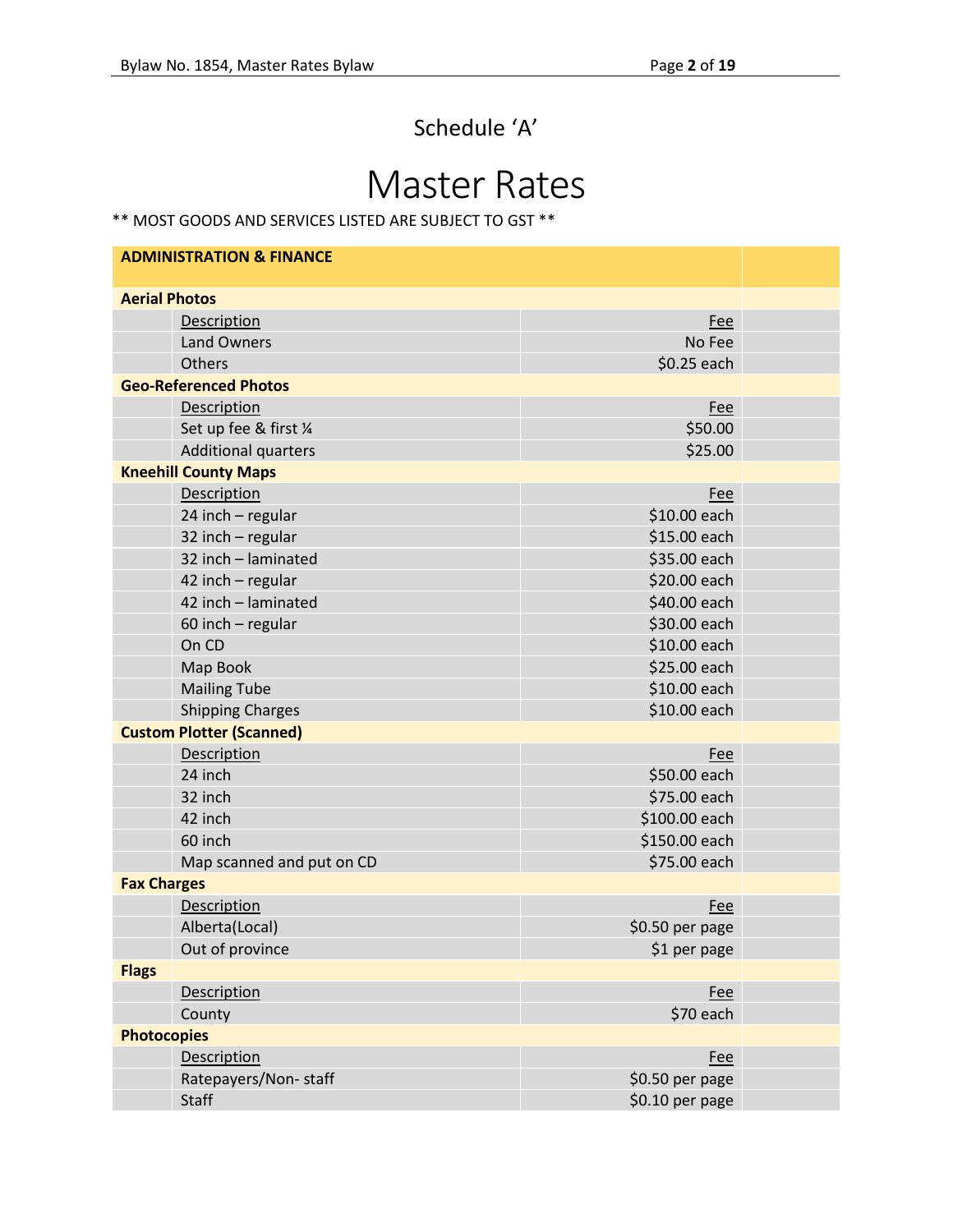| <b>Late Penalty Charges</b>                     |                          |  |  |  |
|-------------------------------------------------|--------------------------|--|--|--|
| Description                                     | Fee                      |  |  |  |
| <b>Account Receivable Billings</b>              | 1.5% per month           |  |  |  |
| <b>NSF Returned Cheque</b>                      |                          |  |  |  |
| Description                                     | <b>Fee</b>               |  |  |  |
| <b>NSF Returned Cheque</b>                      | \$30.00 each             |  |  |  |
| <b>Tax Certificates</b>                         |                          |  |  |  |
| Description                                     | Fee                      |  |  |  |
| <b>Tax Certificate</b>                          | \$20.00 each             |  |  |  |
| <b>Tax Registration</b>                         | \$100.00/file            |  |  |  |
| <b>Well Drilling Equipment Tax</b>              |                          |  |  |  |
| Description                                     | Fee                      |  |  |  |
| As per Municipal Government Act                 | http://www.qp.alberta.ca |  |  |  |
| <b>Assessment Sheets</b>                        |                          |  |  |  |
| Description                                     | Fee                      |  |  |  |
| Assessment Summary or Detail Sheet (Free to     |                          |  |  |  |
| Landowner)                                      | \$5.00 each              |  |  |  |
| <b>Additional pages</b>                         | \$1.00 each              |  |  |  |
| <b>Assessment Appeal Fees</b>                   |                          |  |  |  |
| Description                                     | Fee                      |  |  |  |
| Residential & Farm (Refundable if Successful)   | \$50.00 each             |  |  |  |
| Non-Residential (Refundable if Successful):     |                          |  |  |  |
| Assessment Value of \$1.00 to \$500,000         | \$100.00 each            |  |  |  |
| Assessment value of \$500,001 to \$5,000,000    | \$200.00 each            |  |  |  |
| Assessment value of \$5,000,001 and above       | \$500.00 each            |  |  |  |
| Reports/Details/Photocopies                     | \$5.00 each              |  |  |  |
| <b>Election</b>                                 |                          |  |  |  |
| Description                                     | <b>Fee</b>               |  |  |  |
| <b>Nomination Paper Filing Fee</b>              | \$100.00                 |  |  |  |
| <b>FOIP Services</b>                            |                          |  |  |  |
| Description                                     | Fee                      |  |  |  |
| Searching for, locating and retrieving a record | \$6.75 per 1/4 hour      |  |  |  |
| Producing a copy of a record:                   |                          |  |  |  |
| Paper copies color up to 8 1/2" X 14"           | \$0.50 per page          |  |  |  |
| Paper copies Black & White                      |                          |  |  |  |
| up to 8 1/2" X 14"                              | \$0.25 per page          |  |  |  |
| Electronic copies (i.e. USB)                    | Cost                     |  |  |  |
| Large Format (i.e. maps)                        | Cost                     |  |  |  |
| Preparing and handling a record for disclosure  | \$6.75 per 1/4 hour      |  |  |  |
| Supervising the examination of a record         | \$6.75 per 1/4 hour      |  |  |  |
| Shipping a record or a copy of a record         | Cost                     |  |  |  |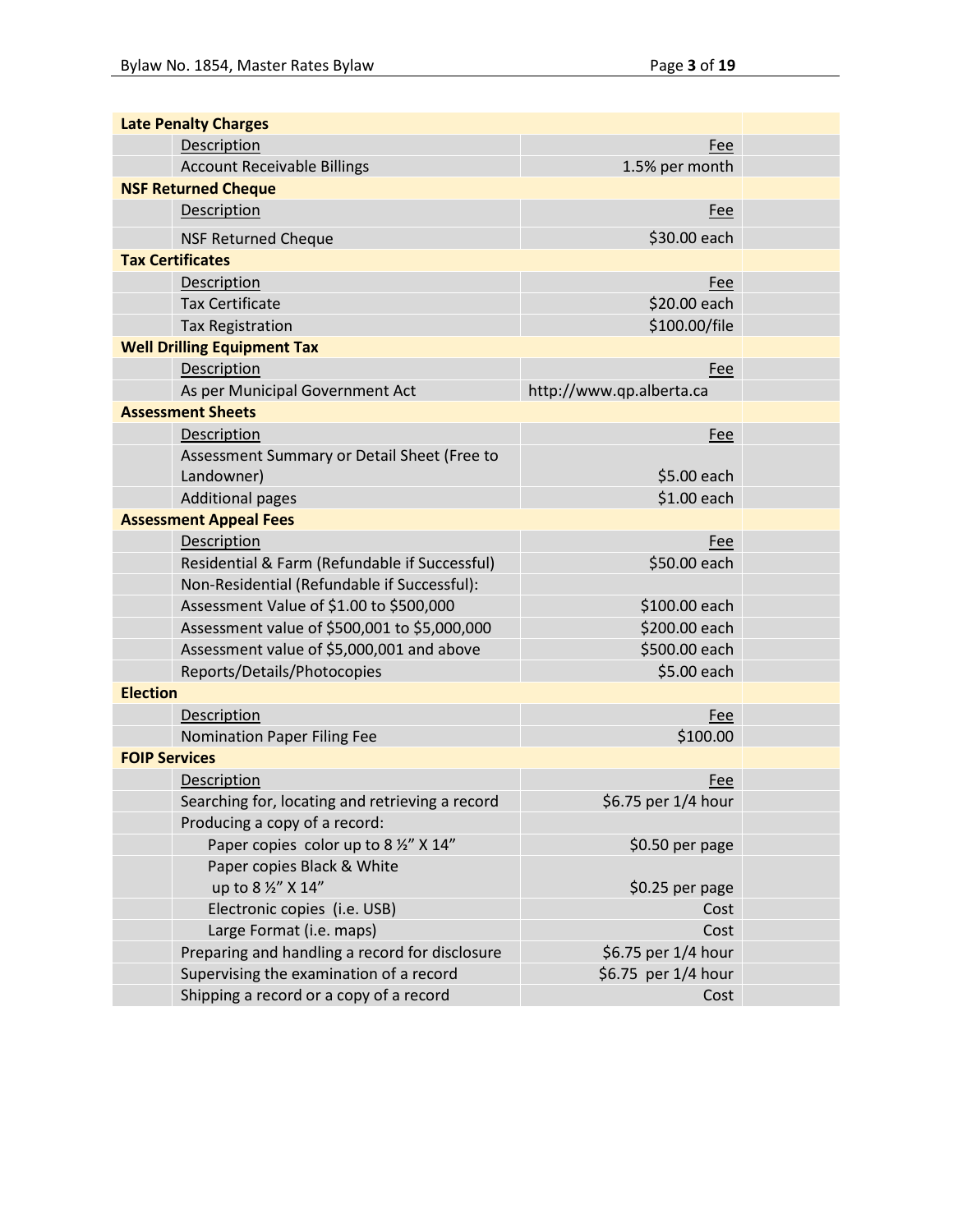## **AGRICULTURAL SERVICE BOARD**

| General              |                                  |                               |
|----------------------|----------------------------------|-------------------------------|
|                      | Description                      | Fee                           |
|                      | <b>Private Land Weed Control</b> | \$75.00/acre plus chemicals   |
|                      | Urban Weed & Pest Inspection Fee | \$30.00/hr + \$0.55/km        |
|                      | <b>Pasture Land Lease</b>        | Tendered                      |
|                      |                                  |                               |
| <b>Gopher Poison</b> |                                  |                               |
|                      | Description                      | Fee                           |
|                      | 2% Liquid Strychnine             | Current market price plus 10% |
|                      |                                  |                               |

| <b>OPERATIONS</b>                                  |                                                        |                             |
|----------------------------------------------------|--------------------------------------------------------|-----------------------------|
|                                                    | <b>Residential</b>                                     |                             |
| <b>Approaches</b>                                  |                                                        |                             |
| Description                                        |                                                        | Fee                         |
| Residential/Farm                                   |                                                        | No Fee                      |
| Grader                                             |                                                        |                             |
| Description                                        |                                                        | Fee                         |
| hour                                               | Grading Private Laneway/Snowplowing Services per half  | \$75.00 per half hour       |
| $\frac{1}{2}$ hour                                 | Grading Private Laneway Snowplowing Services exceeding | \$135.00 exceeding 1/2 hour |
| <b>Dust Control</b>                                |                                                        |                             |
| Description                                        |                                                        | Fee                         |
| Calcium Chloride (2 applications)                  |                                                        | \$10.47/metre               |
| Calcium Top Spray (1 application)                  |                                                        | \$5.24/metre                |
| <b>Spec Crude</b>                                  |                                                        | \$39.35 / metre             |
| <b>Road Development Assessment Fee</b>             |                                                        |                             |
| Description                                        |                                                        | <b>Fee</b>                  |
| Road Development Assessment Fee                    |                                                        | \$750                       |
|                                                    | <b>Industrial/Commercial</b>                           |                             |
| <b>Road Bonds</b>                                  |                                                        |                             |
| Description                                        |                                                        | Fee                         |
| <b>Road Bonds</b>                                  |                                                        | As per Agreement            |
| <b>Temporary Right of Way Water Line Agreement</b> |                                                        |                             |
| Description                                        |                                                        | Fee                         |
|                                                    | Temporary Right of Way Water Line Agreement            | \$300.00                    |
| <b>Approaches/Crossings</b>                        |                                                        |                             |
| Description                                        |                                                        | Fee                         |
| <b>Pipeline Crossing Application</b>               |                                                        | \$300.00 each               |
| Approaches                                         |                                                        | \$300.00                    |
| <b>Road Inspection/ Rig Moves</b>                  |                                                        |                             |
| Description                                        |                                                        | Fee                         |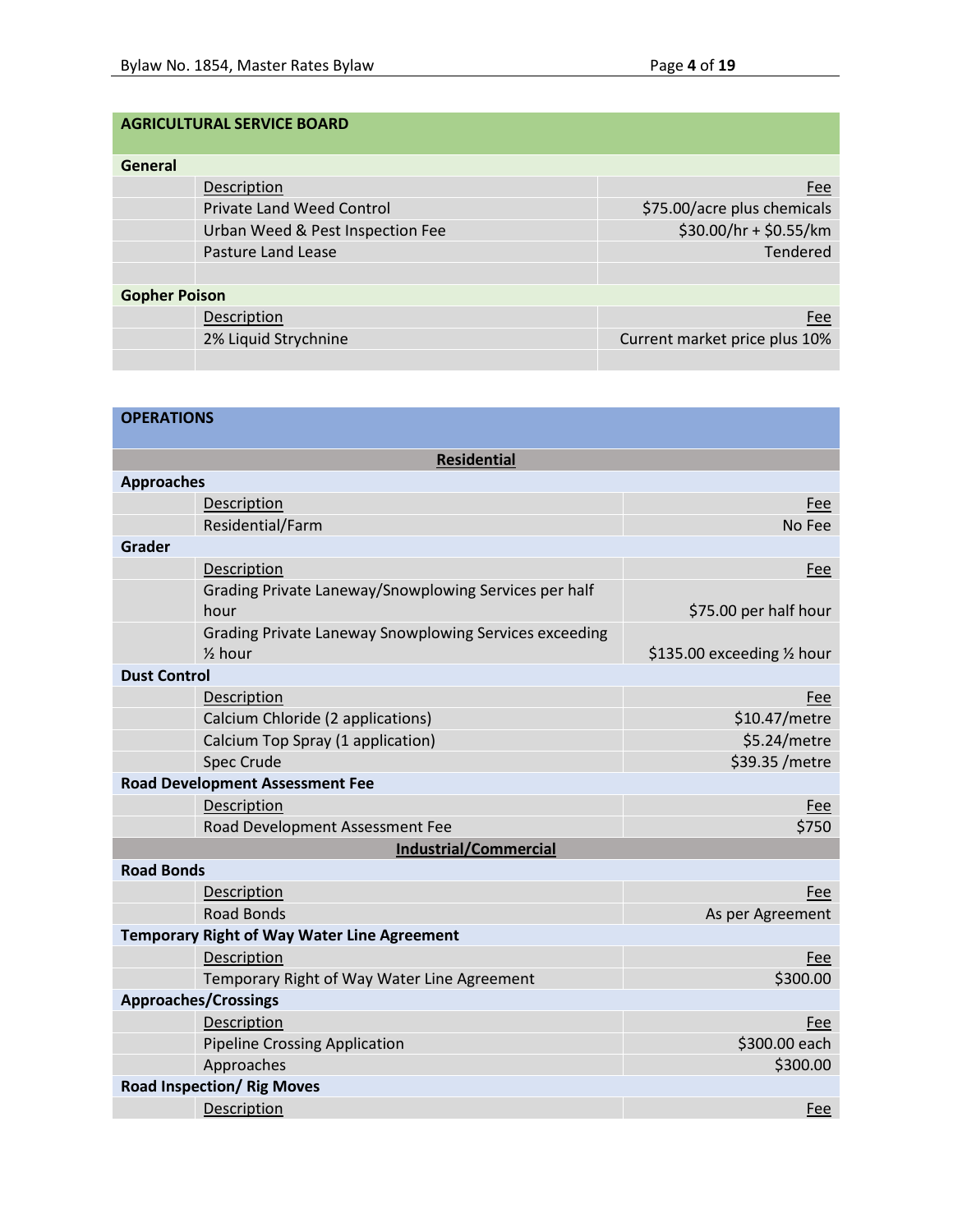|                           | Inspections                                                                     | \$300.00                                                                                                                                                                                                                                          |
|---------------------------|---------------------------------------------------------------------------------|---------------------------------------------------------------------------------------------------------------------------------------------------------------------------------------------------------------------------------------------------|
| <b>Road Permit</b>        |                                                                                 |                                                                                                                                                                                                                                                   |
|                           | Description                                                                     | Fee                                                                                                                                                                                                                                               |
|                           | <b>Fixed Fee Road Permit</b>                                                    | \$20.00                                                                                                                                                                                                                                           |
|                           | <b>Road Development Assessment Fee</b>                                          |                                                                                                                                                                                                                                                   |
|                           | Description                                                                     | Fee                                                                                                                                                                                                                                               |
|                           | Road Development Assessment Fee                                                 | \$750                                                                                                                                                                                                                                             |
|                           | <b>Services to Other Municipalities</b>                                         |                                                                                                                                                                                                                                                   |
| <b>Equipment/Services</b> |                                                                                 |                                                                                                                                                                                                                                                   |
|                           | Description                                                                     | Fee                                                                                                                                                                                                                                               |
|                           | Equipment/Services<br><b>Hydro Vac Fee</b>                                      | 25% less of Alberta<br>Roadbuilders and Heavy<br>Construction Ass'n during<br>business hours any<br>Overtime required will be<br>subjected to 100% of ARHCA<br>fee applies,<br>Or as per agreement<br>\$206.25 this includes two<br>staff members |
| <b>Dust Control</b>       |                                                                                 |                                                                                                                                                                                                                                                   |
|                           | Description                                                                     | Fee                                                                                                                                                                                                                                               |
|                           | Calcium Chloride                                                                | \$10.47/ meter                                                                                                                                                                                                                                    |
|                           | <b>Spec Crude</b>                                                               | \$39.35/ meter                                                                                                                                                                                                                                    |
| <b>Road Product</b>       |                                                                                 |                                                                                                                                                                                                                                                   |
|                           | Description                                                                     | Fee                                                                                                                                                                                                                                               |
|                           | Road product                                                                    | <b>Kneehill County Cost</b>                                                                                                                                                                                                                       |
|                           | *Sand and Salt Mixture will not be sold to private<br>individuals or businesses |                                                                                                                                                                                                                                                   |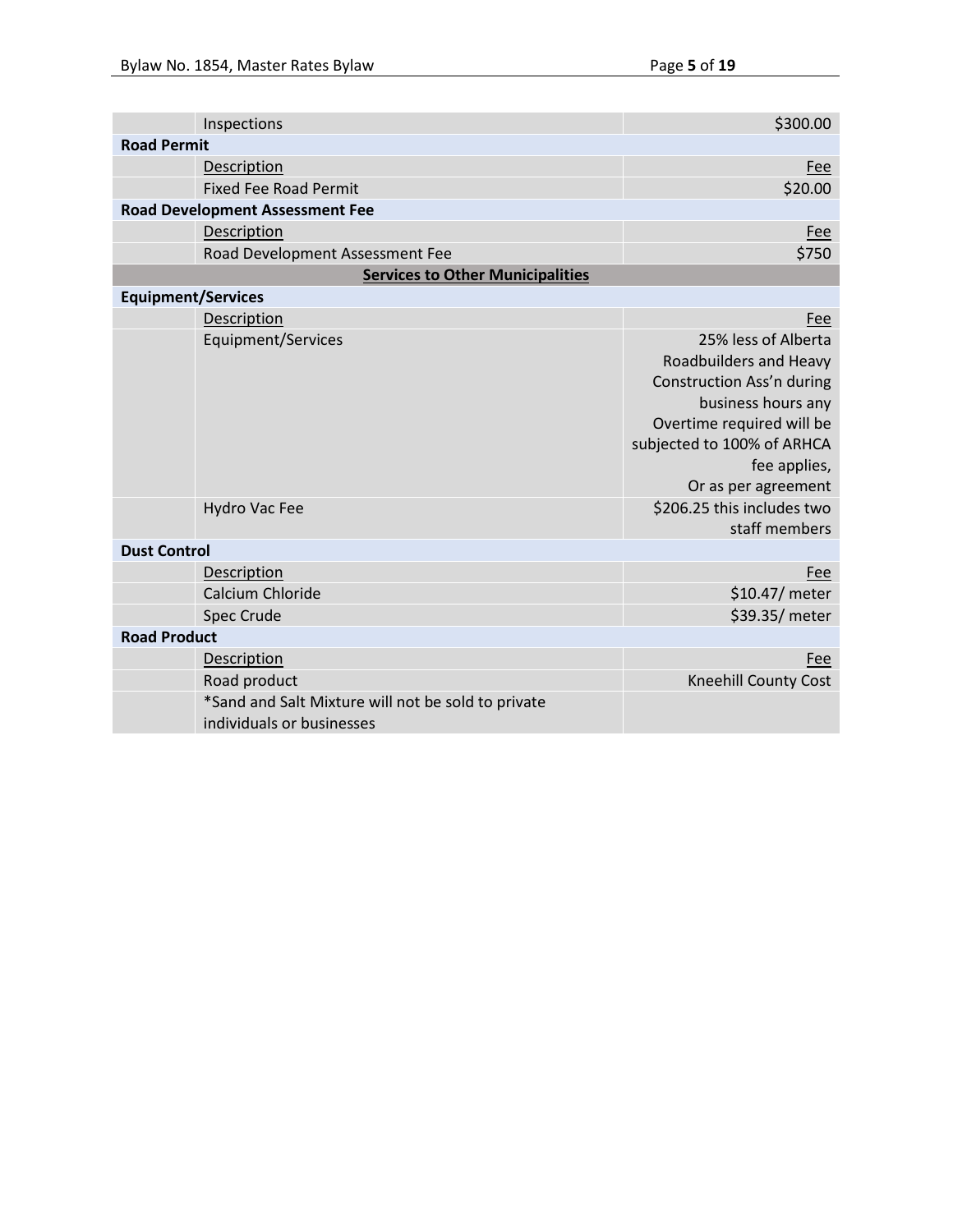|                 | <b>PARKS &amp; CEMETERIES</b>                                   |                               |
|-----------------|-----------------------------------------------------------------|-------------------------------|
|                 | <b>Horseshoe Canyon Fees</b>                                    |                               |
|                 | Pay Parking Fees                                                | \$2.00 per vehicle            |
|                 | <b>Braconnier Campground Fees</b>                               |                               |
|                 | Tenting per night                                               | \$20.00                       |
|                 | RV/Trailer per night                                            | \$20.00                       |
|                 | <b>Torrington Campground Fees</b>                               |                               |
|                 | Tenting per night                                               | \$20.00                       |
|                 | RV/Trailer per night                                            | \$20.00                       |
|                 | <b>Swalwell Campground Fees</b>                                 |                               |
|                 | Tenting per night                                               | \$20.00                       |
|                 | RV/Trailer per night                                            | \$20.00                       |
|                 | <b>Keiver's Lake Campground Fees</b>                            |                               |
|                 | Tenting per unit per night (non-reservable stalls)              | \$25.00                       |
|                 | Un-serviced sites per unit per night (non-reservable stalls)    | \$25.00                       |
|                 | Serviced Sites per unit per night (non-reservable)              | \$35.00                       |
|                 | Serviced Site (reservable)                                      | \$35.00                       |
|                 | Group Site-RV/Trailer Group per night (minimum of 4 @           |                               |
|                 | \$25/unit per night)                                            | \$25.00                       |
|                 | Reservation Deposit for RV Group Site(minimum of 4 units        |                               |
|                 | @ \$25/unit per night)                                          | \$100.00                      |
|                 | Group Site-Tents per night (minimum of 4 units @                |                               |
|                 | \$20/unit per night)                                            | \$20.00                       |
|                 | Changes to campsite reservations (no charge for                 |                               |
|                 | address/name changes-non-refundable)                            | \$5.00                        |
|                 | Reservation for Day Use Area (not including playground          |                               |
|                 | area)                                                           | \$50.00                       |
|                 | * Prepayments and deposits only refunded with 72 hours' notice. |                               |
| <b>Firewood</b> |                                                                 |                               |
|                 | Description                                                     | <b>Fee</b>                    |
|                 | Firewood per bundle                                             | \$10.00                       |
| <b>Mowing</b>   |                                                                 |                               |
|                 | <b>Description</b>                                              | Fee                           |
|                 | Mowing (per unit per hour)                                      | Per Province of Alberta Rates |
|                 | <b>Commemorative Bench Fee</b>                                  |                               |
|                 | <b>Description</b>                                              | <b>Fee</b>                    |
|                 | <b>Commemorative Bench</b>                                      | \$2,000.00 per bench          |
|                 | <b>Cemetery Plot (2 plot limit)</b>                             |                               |
|                 | Description                                                     | <b>Fee</b>                    |
|                 | Resident, Property Owner, former County resident                | \$500.00 each                 |
|                 | Non-County Resident-Outside geographic area                     | \$1500.00 each                |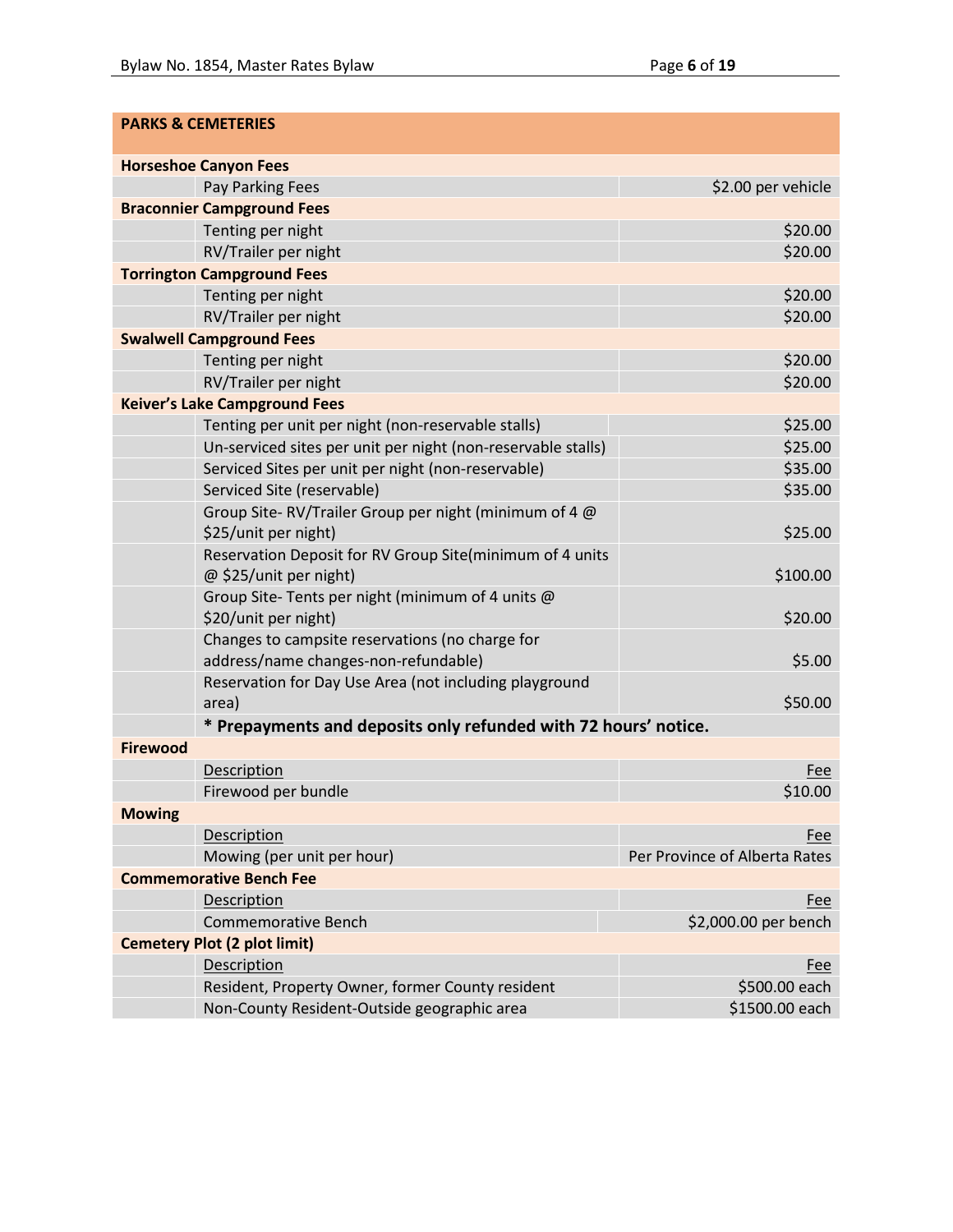Charges

| <b>Cemetery Maintenance</b>                 |                   |  |
|---------------------------------------------|-------------------|--|
| Description                                 | Fe                |  |
| <b>Trochu Catholic</b>                      | \$200.00 per year |  |
| Roman Catholic Cemetery                     | \$200.00 per year |  |
| <b>Torrington Trinity Lutheran Cemetery</b> | \$200.00 per year |  |
| Trochu St. John's Lutheran                  | \$200.00 per year |  |

| <b>PROTECTIVE SERVICES</b>                      |                                           |
|-------------------------------------------------|-------------------------------------------|
| <b>Burn Permit</b>                              |                                           |
| Description                                     | Fee                                       |
| <b>Burn Permit</b>                              | No Fee                                    |
| <b>Fire Safety Codes Inspection Services</b>    |                                           |
| Description                                     |                                           |
| Inspection (Licensing, onsite pre and during    |                                           |
| construction)                                   | \$100.00 per hour                         |
| <b>Occupancy Load Certificates</b>              | \$100.00 her hour                         |
| Fire Code Plan Review                           | \$150.00 per hour                         |
| Re-inspections                                  | \$175.00 per hour                         |
| Mileage                                         | \$.75/Kilometre                           |
| Special Events Floor Plan Review and            |                                           |
| Inspection                                      | \$150.00 per hour                         |
| Inspections done by Third Party Contractor      | At Cost                                   |
| <b>Fire Safety Codes Investigation Services</b> |                                           |
| Description                                     |                                           |
| Fire Investigation Services (each officer)      | \$150.00 per hour                         |
| Witness/Litigation Services                     | \$150.00 per hour                         |
| Lab Reporting, Administrative, Imagery          | \$150.00 per hour                         |
| Investigations done by Third Party              |                                           |
| Contractor                                      | At Cost                                   |
| Mileage                                         | \$.75/Kilometre                           |
| <b>Fireworks</b>                                |                                           |
| Description                                     | Fee                                       |
| Fireworks Discharge Permit                      | No Fee - In Burn Permit Process           |
|                                                 |                                           |
| <b>Fire Investigation Services</b>              |                                           |
| Description                                     | Fee                                       |
| <b>Each Safety Codes Officer</b>                | \$75.00 per hour (plus travel @KC rates)  |
| Witness Services- Each Safety Codes Officer     | \$100.00 per hour (plus travel @KC rates) |
| Witness - Civil Litigation                      | \$100.00 per hour                         |
| <b>Fire Services Fees</b>                       |                                           |
| Motor Vehicle Collision Rate - Equipment        | Current AB Infrastructure Rate Per unit   |

Current AB Infrastructure Rate Per unit Per Hour Fee for Service Recovery – Per Unit Per Hour AB Infrastructure Rates Fee for Service Recovery- Materials Actual Expenses/Costs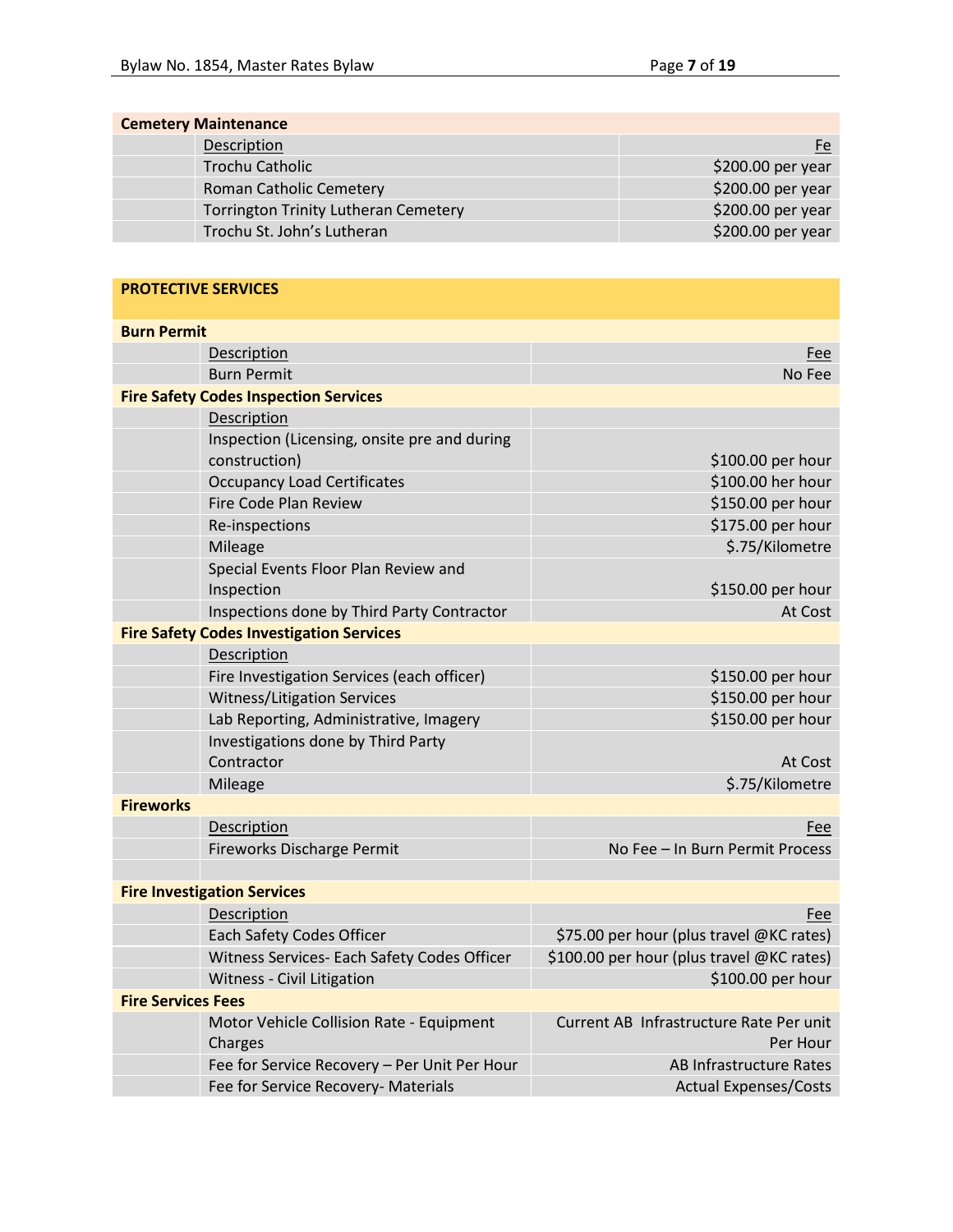| <b>Mutual Aid Responses- Equipment, Manpower or Other Resources</b> |                                           |                                          |
|---------------------------------------------------------------------|-------------------------------------------|------------------------------------------|
|                                                                     | Description                               | Fee                                      |
|                                                                     | Mutual Aid Responses- Equipment,          |                                          |
|                                                                     | Manpower or Other Resources               | <b>Pursuant to Mutual Aid Agreements</b> |
|                                                                     |                                           |                                          |
| <b>Animal Control</b>                                               |                                           |                                          |
|                                                                     | <b>Description</b>                        | Fee                                      |
|                                                                     | Annual License Fee - Unaltered or Altered |                                          |
|                                                                     | Dog                                       | No Fee each                              |
|                                                                     | <b>Replacement Tag</b>                    | \$2.00 each                              |
|                                                                     | Impound Fee                               | Cost                                     |
|                                                                     | <b>Boarding Fee</b>                       | Cost                                     |
|                                                                     | Veterinarian Fee                          | Cost                                     |
|                                                                     | Kennel License Fee                        | \$100.00                                 |
|                                                                     | <b>Capturing Fee</b>                      | Cost                                     |
|                                                                     | <b>Peace Officer Bylaw Enforcement</b>    |                                          |
|                                                                     | Description                               | Fee                                      |
|                                                                     | Peace Officer Bylaw Enforcement           | As per Agreement                         |
|                                                                     | Unsightly Properties - Cost of Ordered    |                                          |
|                                                                     | Clean-Up                                  | As per Municipal Government Act          |
|                                                                     | Mowing Properties (per unit per hour)     | Per Province of Alberta Rates            |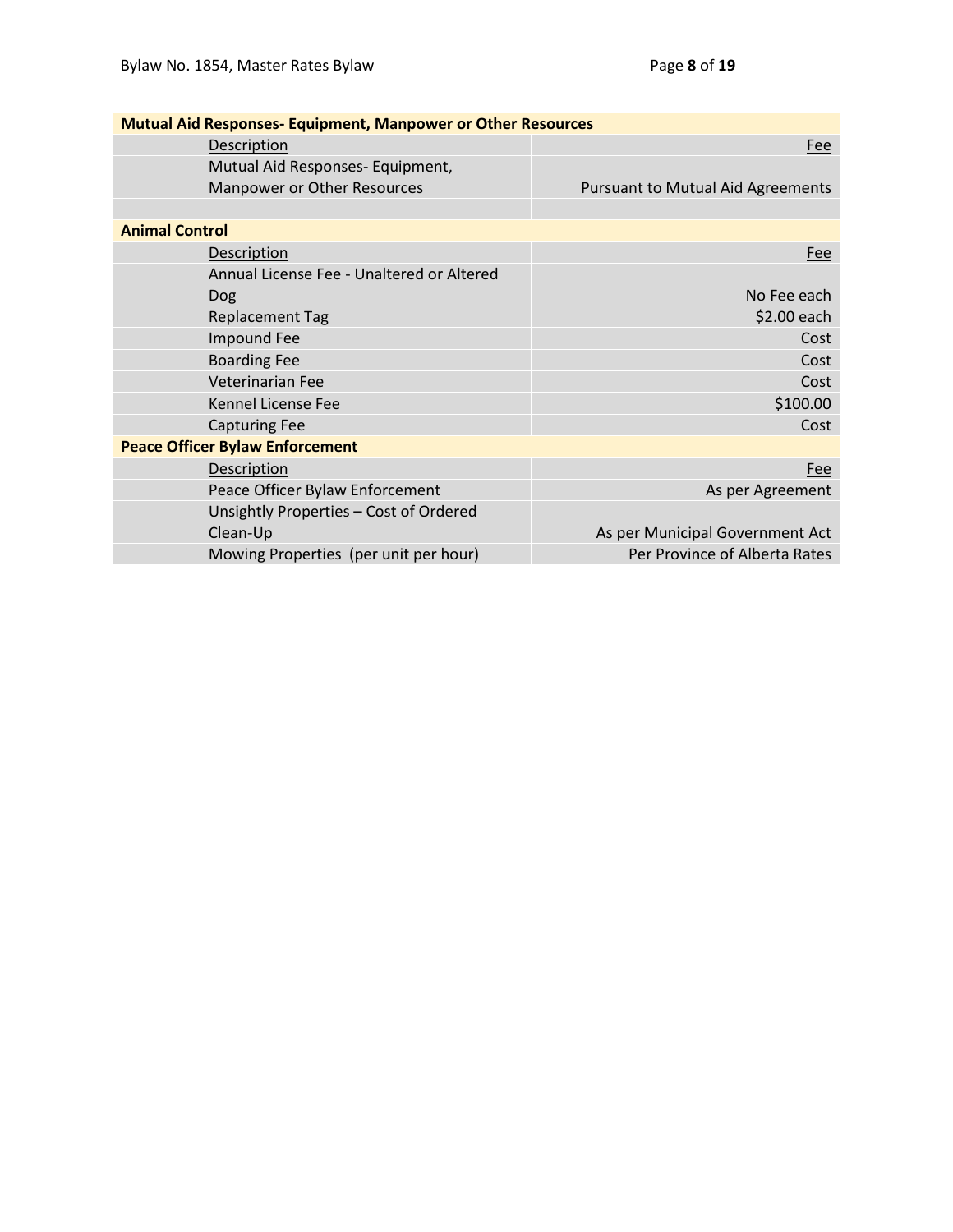## **PLANNING AND DEVELOPMENT**

| General                                                        |                            |
|----------------------------------------------------------------|----------------------------|
| <b>Description</b>                                             | Fee                        |
| Appeal Fees- owners/adjacent                                   | \$300.00 each              |
| ASP - New Specific Proposal                                    | \$5000.00 each             |
| <b>ASP Review</b>                                              | \$2000.00 each             |
| Land Use Bylaw Amendment                                       | \$1,500.00 each            |
| <b>Outline/Concept Plan</b>                                    | \$2500.00 each             |
| Outline/Concept Plan Amendment                                 | \$1000.00 each             |
| Municipal Development Plan Amendment                           | \$2000.00 each             |
| Inter-municipal Development Plan Amendment                     | \$2000.00 each             |
| Caveat Discharge                                               | \$100.00 each              |
| Rural Address Sign                                             | \$250.00 each              |
| Replacement Rural Address Sign (owner install)                 | \$100.00 each              |
| Request For File Search (1/2 hr. min.)                         | \$50.00 per hour           |
| Land Use By-Law                                                | \$20.00 each               |
| Land Use By-Law Maps                                           | \$25.00 each               |
| Municipal Development Plan                                     | \$15.00 each               |
| Area Structure Plan - electronic copy                          | \$25.00 each               |
| Area Structure Plan - supportive reports electronic            | \$25.00 each               |
| Certificate of Compliance-                                     | \$100.00 each              |
| Rezoning / Re-designation                                      | \$900.00 each              |
| <b>Rezoning Direct Control</b>                                 | \$1,200.00 each            |
| Road Closure Request Application                               | \$1,000.00 each            |
| Contravention to Land Use By-Law                               | \$1600.00                  |
| Development Permits- Class 1 - Minor Development               |                            |
| Description                                                    | Fee                        |
| Additions to Buildings <500 sq. ft                             | \$75.00 each               |
| Additions to Buildings > 500 sq. ft                            | \$100.00 each              |
| Addition to Building multi-use                                 | \$150.00 each              |
| Porches                                                        | \$75.00 each               |
| Fences                                                         | \$40.00 each               |
| <b>Signs</b>                                                   | \$75.00 each               |
| Accessory Buildings 200 - 1000 sq. ft.                         | \$50.00 each               |
| Accessory Buildings 1001-2500 sq. ft.                          | \$100.00 each              |
| Accessory Buildings >2500 sq. ft.                              | \$200.00 each              |
| <b>Temporary Buildings</b>                                     | \$75.00 > 200 sq. ft. each |
| Minor Home Occupation                                          | \$100.00 one-time          |
| Portable Storage Container(s) per Application                  | \$50.00 each               |
| Revision to Active DP (Discretionary use/already<br>permitted) | \$75.00 each               |
| Alternative Energy Residential                                 | \$50.00 each               |
| Hen License                                                    | \$30.00 one-time fee       |
| <b>Unlisted Similar Use</b>                                    | \$75.00 each               |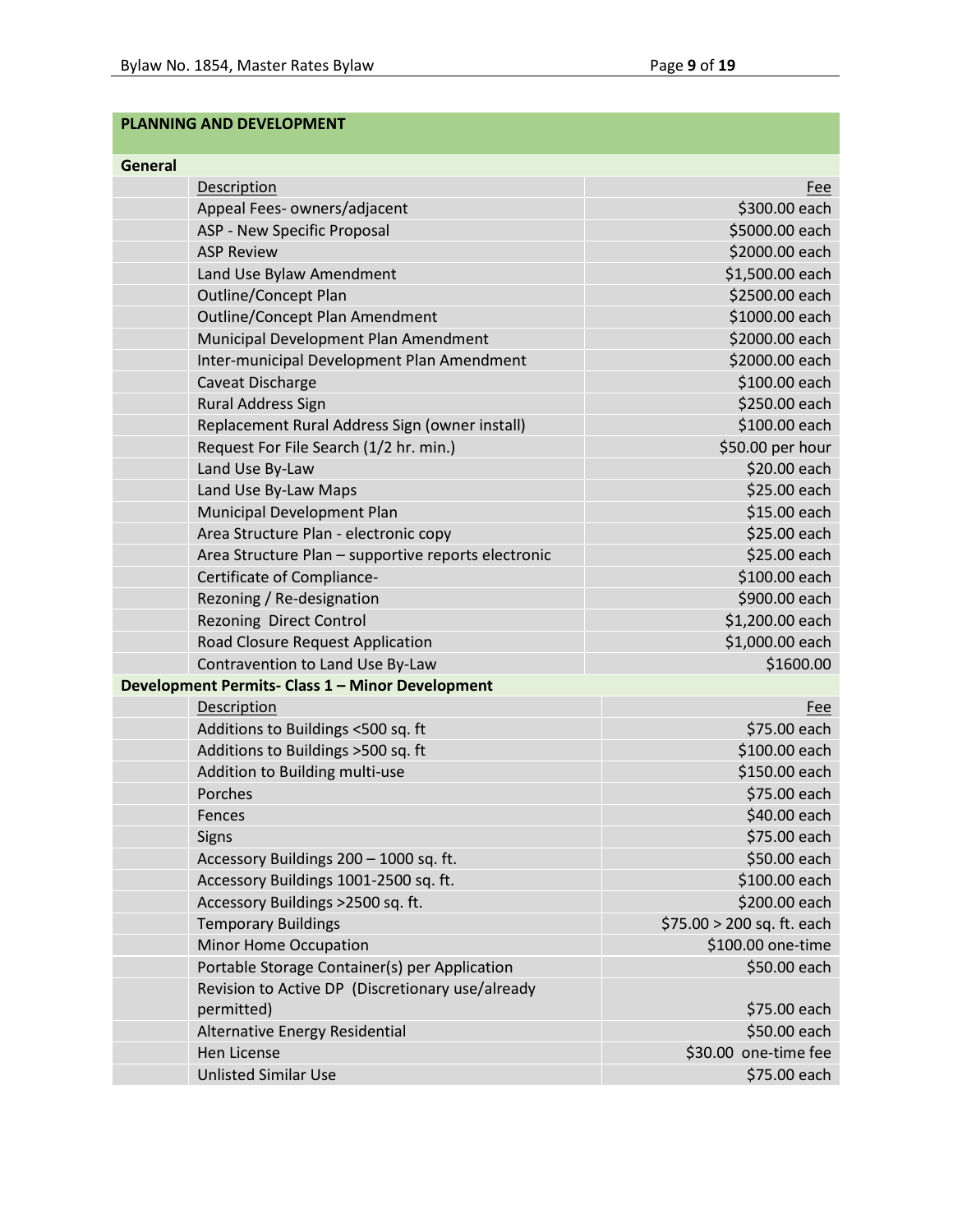| Development Permits- Class 2- Residential, Minor Commercial and Change in Land Use |                            |  |
|------------------------------------------------------------------------------------|----------------------------|--|
| Description                                                                        | <b>Fee</b>                 |  |
| <b>Major Home Occupations</b>                                                      | \$200.00                   |  |
| Single Family Dwelling Unit                                                        | \$250.00 Discretionary     |  |
| Single Family Dwelling Unit                                                        | \$150.00 Permitted         |  |
| Duplex (2 dwelling units)                                                          | \$250.00 flat fee          |  |
|                                                                                    | \$300.00 flat fee plus     |  |
|                                                                                    | \$50.00/dwelling           |  |
| Multi-Attached Dwelling (3 or more dwelling units)                                 | Maximum \$15,000.00        |  |
| <b>Bed and Breakfast</b>                                                           | \$150.00 plus \$50.00/unit |  |
| Change in use of land or intensity of use,                                         |                            |  |
| where a permit is required                                                         | \$150.00                   |  |
| Livestock Development Permit                                                       | \$100.00                   |  |
| <b>Agricultural Business Use</b>                                                   | \$200.00                   |  |
| <b>Telecommunication towers</b>                                                    | \$300.00                   |  |
| Single wind turbine                                                                | \$400.00                   |  |
| <b>Kennels</b>                                                                     | \$300.00                   |  |
| <b>Stripping and Excavation Permit</b>                                             | \$200.00                   |  |
| <b>Unlisted Similar Use</b>                                                        | \$200.00                   |  |
| Filming Fee - Minor                                                                | \$200.00                   |  |
| Filming Fee - Major                                                                | \$500.00                   |  |
| Damage Deposit for Filming (Cast & Crew Larger than                                |                            |  |
| 150)                                                                               | \$5,000.00                 |  |
| Damage Deposit for Filming (Cast & Crew 51-150)                                    | \$2,500.00                 |  |
| Charge to Damage Deposit for Clean-up                                              | \$65.00/hour               |  |
| Development Permits- Class 3- Institutional, Commercial and Light Industrial       |                            |  |
| Description                                                                        | <b>Fee</b>                 |  |
| RV/Storage                                                                         | \$300.00                   |  |
| <b>Compressor Stations, Oilfield Buildings</b>                                     | \$400.00                   |  |
| Greenhouse (Not include cannabis production)                                       | \$400.00                   |  |
| Private Schools and churches                                                       | \$400.00                   |  |
| Machinery repair and/or sales                                                      | \$400.00                   |  |
| Restaurants, service stations, hotels, retail and service                          | \$400.00                   |  |
| Health & Public Services Uses not already considered in                            |                            |  |
| fee schedule                                                                       | \$400.00                   |  |
| Cannabis, Micro-Cultivation, Micro-Processing, Nursery                             | \$400.00                   |  |
| Cannabis, Sale License (Medical)                                                   | \$500.00                   |  |
| Unlisted similar use: Refer to following range based on                            |                            |  |
| construction cost (in \$)                                                          |                            |  |
| $<$ 500,000                                                                        | \$500.00                   |  |
| $500,000 - 2,000,000$                                                              | \$1,000.00                 |  |
| $2,000,001 - 5,000,000$                                                            | \$2,000.00                 |  |
| >5,000,000                                                                         | \$4,000.00                 |  |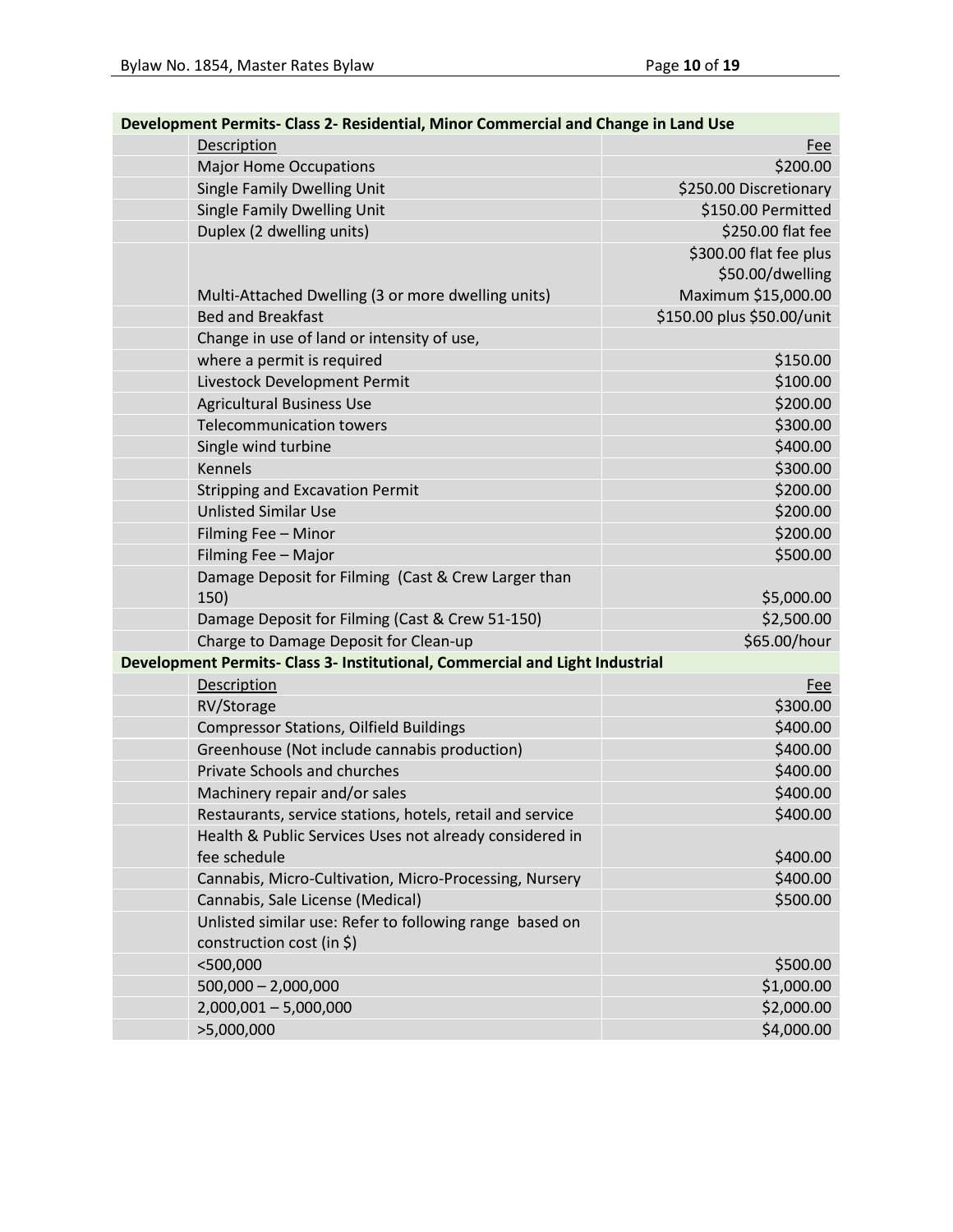| Development Permits- Class 4- Major Commercial, Industrial and Recreation   |                    |  |
|-----------------------------------------------------------------------------|--------------------|--|
| Description                                                                 | Fee                |  |
| Cannabis, Sale License (Non-Medical)                                        | \$500.00           |  |
| Cannabis, Retail Sales (Medical & Non-Medical)                              | \$500.00           |  |
| Cannabis, Standard Cultivation & Processing                                 | \$500.00           |  |
| Sand or gravel extraction                                                   | \$750.00 each      |  |
| <b>Wind Farm Towers</b>                                                     | \$500.00 each      |  |
| <b>Golf Courses</b>                                                         | \$500.00 each      |  |
| Campsites (Campgrounds)                                                     | \$500.00 each      |  |
| <b>Work Camp</b>                                                            | \$500.00 each      |  |
| <b>Alternative Energy</b>                                                   | \$500.00 each      |  |
| <b>Unlisted Similar Use</b>                                                 | \$500.00 each      |  |
| Major Industrial or Processing                                              | \$1000.00 each     |  |
| <b>Solar Generation for Distribution</b>                                    | $$500 + $50/$ acre |  |
| Unlisted similar use: Refer to following range based on                     |                    |  |
| construction cost (in $\zeta$ )                                             |                    |  |
| $<$ 500,000                                                                 | \$500.00           |  |
| $500,000 - 2,000,000$                                                       | \$1,500.00         |  |
| $2,000,001 - 5,000,000$                                                     | \$2,500.00         |  |
| >5,000,000                                                                  | \$5,000.00         |  |
| Development Permits- Class 5- Food Trucks & Mobile Vendors                  |                    |  |
| Description                                                                 | <b>Annual Fee</b>  |  |
| Keiver's Lake Campground, Orkney Viewpoint                                  |                    |  |
| Season                                                                      | \$250.00           |  |
| Month                                                                       | \$100.00           |  |
| Weekend                                                                     | \$50.00            |  |
| Braconnier's Dam Campground, Swalwell Dam Campground, Torrington Campground |                    |  |
| Season                                                                      | \$150.00           |  |
| Month                                                                       | \$75.00            |  |
| Weekend                                                                     | \$50.00            |  |
| <b>Horseshoe Canyon</b>                                                     |                    |  |
| Season                                                                      | \$625.00           |  |
| Month                                                                       | \$150.00           |  |
| Weekend                                                                     | \$50.00            |  |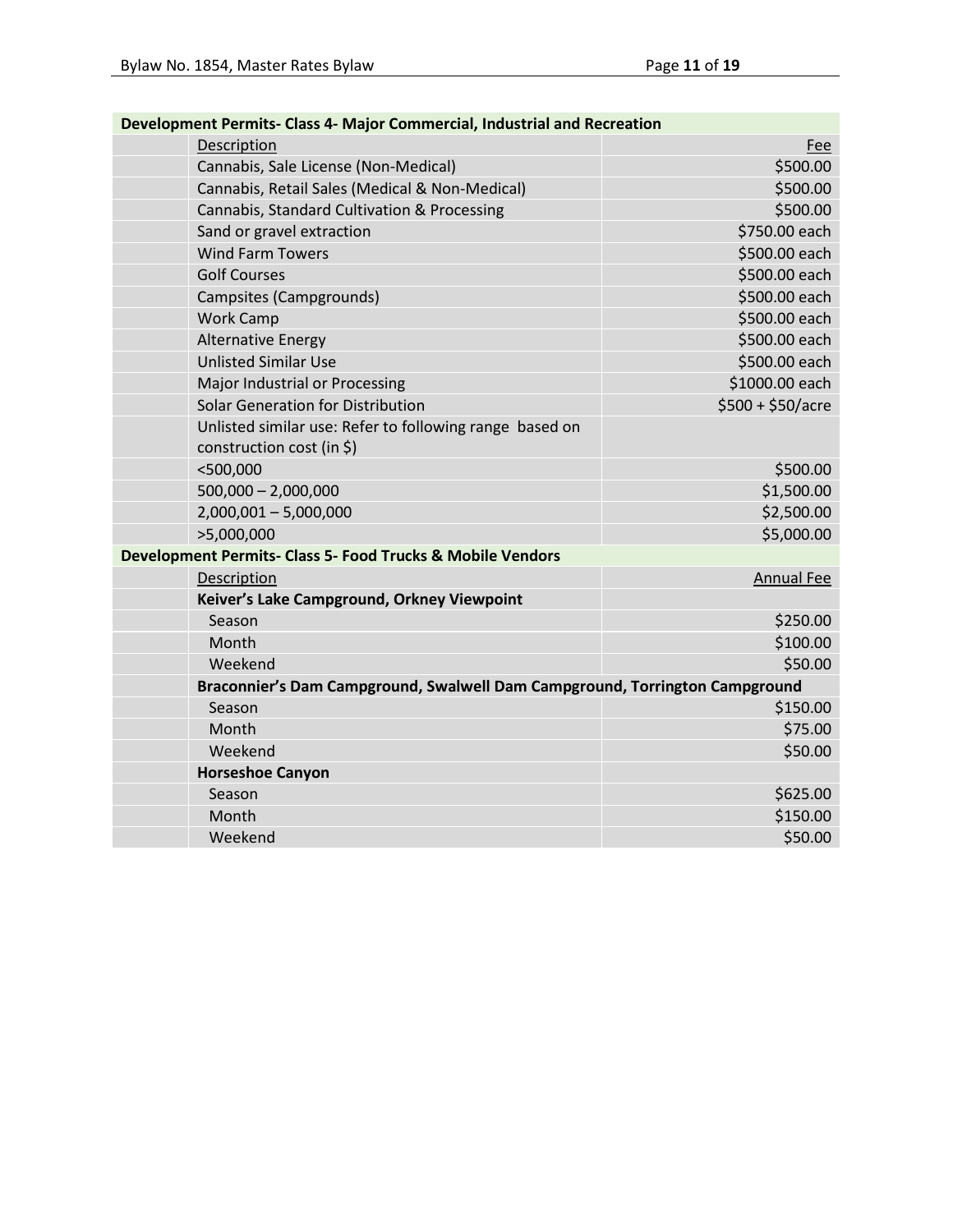| <b>Development Permits- Class 6- Exceptions</b> |                                                                                                |  |                                    |  |
|-------------------------------------------------|------------------------------------------------------------------------------------------------|--|------------------------------------|--|
|                                                 | Description                                                                                    |  | <b>Fee</b>                         |  |
|                                                 | Non-profit public or community buildings                                                       |  | No Fee                             |  |
|                                                 | Public utility buildings                                                                       |  | No Fee                             |  |
|                                                 | Fee For Development Permit After the Fact                                                      |  | Double Permit Fee                  |  |
|                                                 | Variance/Relaxation to Development Application                                                 |  | \$75.00                            |  |
|                                                 | Mobile Business License - Resident                                                             |  | \$100.00                           |  |
|                                                 | Mobile Business License – Non – Resident                                                       |  | \$150.00                           |  |
|                                                 | Public Events <= 150 People                                                                    |  | \$100.00                           |  |
|                                                 | Public Events > 150 People                                                                     |  | \$200.00                           |  |
|                                                 | Refundable Damage Deposit in accordance with Bylaw<br>1847, Special Events Bylaw (151+ people) |  | \$5,000.00                         |  |
|                                                 | Refundable Damage Deposit in accordance with Bylaw                                             |  |                                    |  |
|                                                 | 1847, Special Events Bylaw (51-150 people)                                                     |  | \$2,500.00                         |  |
|                                                 | Charge to Damage Deposit to Clean-Up                                                           |  | \$65.00 /hr                        |  |
| <b>Subdivision Fees</b>                         |                                                                                                |  |                                    |  |
|                                                 | Description                                                                                    |  | Fee                                |  |
|                                                 | <b>One Parcel</b>                                                                              |  | \$650.00 for $1st$ parcel          |  |
|                                                 | <b>Two Plus Parcels</b>                                                                        |  | \$250.00 Per ea. Additional parcel |  |
|                                                 | <b>Time Extensions</b>                                                                         |  | \$250.00                           |  |
| <b>Endorsement Fees</b>                         |                                                                                                |  |                                    |  |
|                                                 | Description                                                                                    |  | Fee                                |  |
|                                                 | For Each Parcel Created                                                                        |  | \$300.00 For each parcel           |  |
| <b>Additional Fees</b>                          |                                                                                                |  |                                    |  |
|                                                 | Description                                                                                    |  | Fee                                |  |
|                                                 | Development Agreement Preparation                                                              |  | \$500.00                           |  |
|                                                 | <b>External Engineering Review</b>                                                             |  | $$25/acre (max = $5000)$           |  |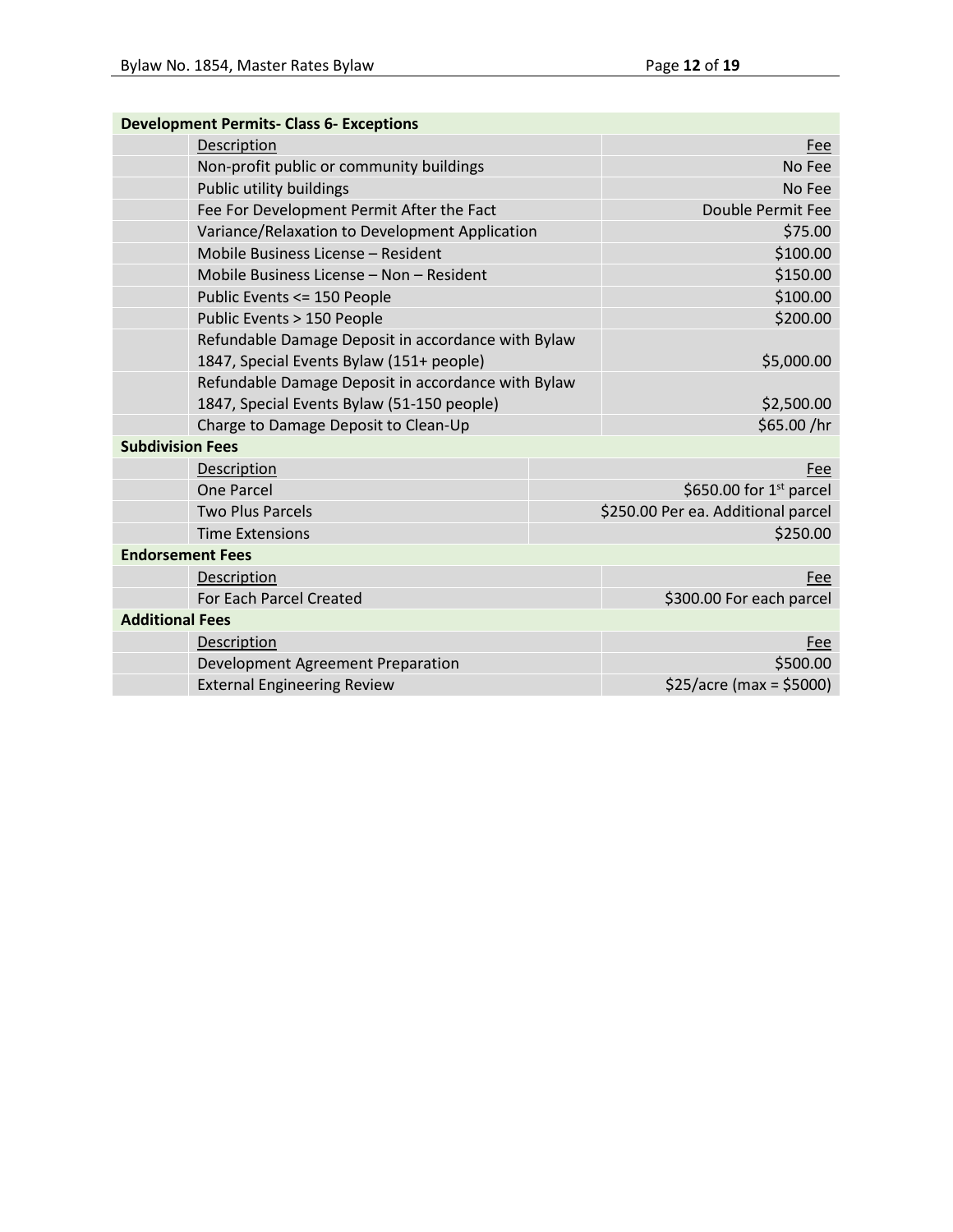### **SAFETY CODE FEES**

| General |                                                             |                                                    |
|---------|-------------------------------------------------------------|----------------------------------------------------|
|         | Description                                                 | Fee                                                |
|         | Minimum Fee (Will be charged if not a specific fee          | \$100.00                                           |
|         | for permit)                                                 |                                                    |
|         | Penalty for no Safety Code Permit                           | Double applicable fee                              |
|         | Project Cancelled Prior To Inspections                      | 75% Refund                                         |
|         | <b>Building Permit Fees</b>                                 |                                                    |
|         | <b>Description</b>                                          | Fee                                                |
|         | New Single Family Dwellings- Floor Area Sq. Ft.             | \$0.40 per sq. ft.- total of main, 2 <sup>nd</sup> |
|         | (Does not include attached garages)                         | and additional floors does not                     |
|         |                                                             | include basement.                                  |
|         | Garage - detached/attached Less than 800 sq. ft.            | \$120.00                                           |
|         | Garage - detached/attached Greater than 800 sq.             |                                                    |
|         | ft.                                                         | \$160.00                                           |
|         | Mobile/Manufactured Homes includes Move-on                  |                                                    |
|         | and RTM's                                                   | \$100.00                                           |
|         | <b>Homes With Basement</b>                                  | \$0.25/ft2- min \$100                              |
|         | <b>Basement Development</b>                                 | .20¢/ft <sup>2</sup> - min \$95.00                 |
|         | <b>Additions</b>                                            | $.40c/ft^2$ - min \$100.00                         |
|         | Decks greater than 2 ft. above grade or 100 ft <sup>2</sup> | \$100 flat fee                                     |
|         | Fire places/Wood Burning Stove                              | \$100.00                                           |
|         | Small Accessory Building $100 - 200$ ft <sup>2</sup>        | \$90.00                                            |
|         | Non-Ag. Building <2500 ft <sup>2</sup>                      | \$250.00                                           |
|         | Non-Ag. Building >2500 ft <sup>2</sup>                      | \$500.00                                           |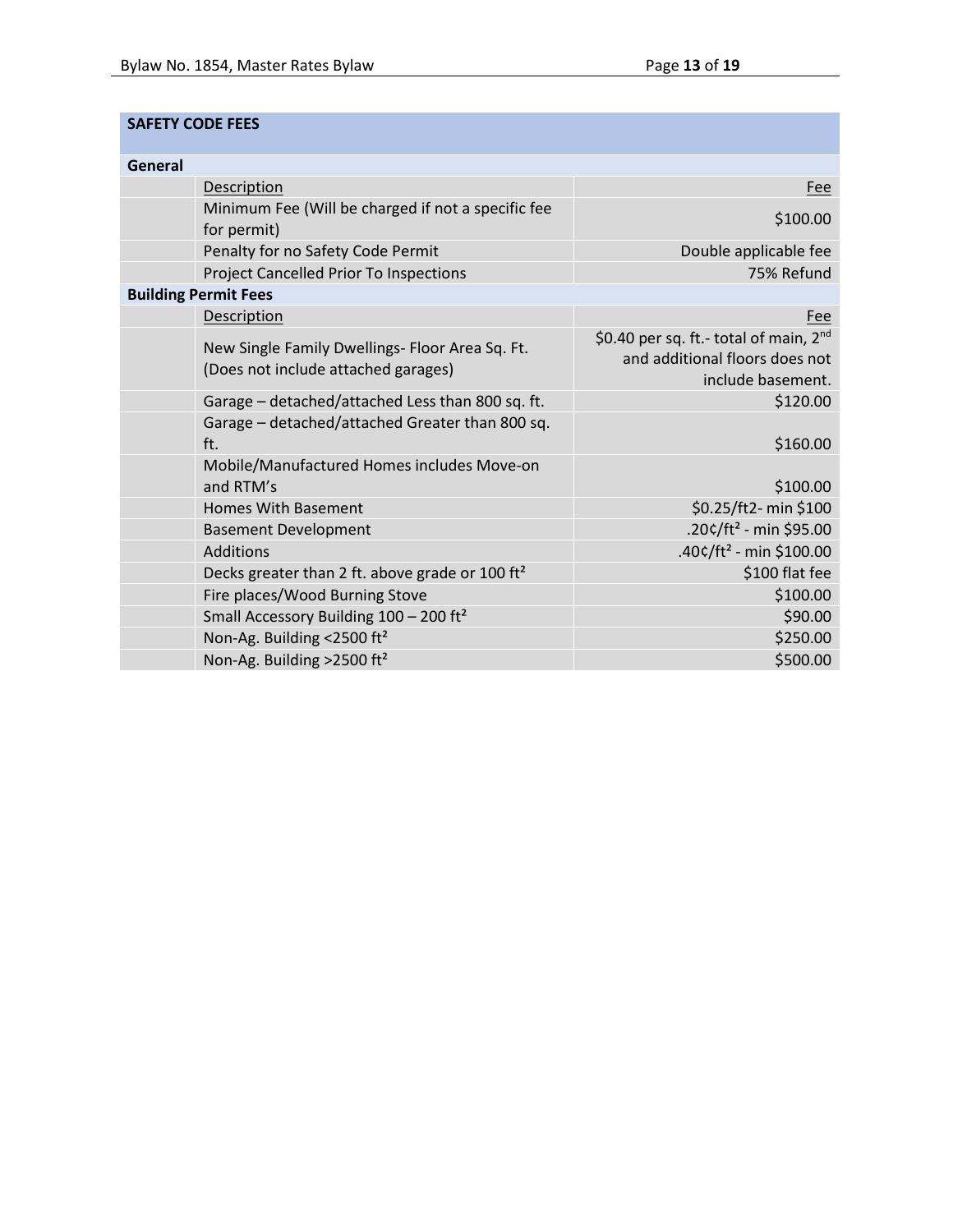| <b>Commercial/Industrial</b>                                                    |                                                            |
|---------------------------------------------------------------------------------|------------------------------------------------------------|
| Commercial - hotels, warehouses, stores, etc.                                   |                                                            |
| Industrial - waste transfer buildings, water                                    |                                                            |
| treatment plants, etc.                                                          |                                                            |
| Description                                                                     | Fee                                                        |
| \$1 - \$1 million project value                                                 | \$5.00 /\$1,000 - min \$150.00                             |
|                                                                                 | \$4.00/\$1,000 project value                               |
|                                                                                 | Portion over \$1 million project                           |
| Over \$1 million project value                                                  | value \$4/\$1000                                           |
| Oilfield - compressor stations, dehydrator,                                     |                                                            |
| separator                                                                       | \$5.00/\$1000                                              |
| 14ldg.14., motor control center office/14ldg                                    | min. \$250.00 max SCC fee \$500.00                         |
| Demolition Permit - use building permit (not                                    |                                                            |
| needed if replacing)                                                            | \$95.00                                                    |
| SCC Levy is 4% of the permit fee with a minimum of \$4.50 & maximum of \$560.00 |                                                            |
| Electrical-Plumbing-Gas-PSDS Permit Fees- Homeowner Fee Schedule                |                                                            |
| <b>Electrical Installations- New Residential Installations Only</b>             |                                                            |
| Description                                                                     | <b>Fee</b>                                                 |
| Less than 1500 sq. ft.                                                          | \$190.00                                                   |
| 1501-3000 sq. ft.                                                               | \$215.00                                                   |
| 3001-5000 sq. ft.                                                               | \$230.00                                                   |
| 5001+ sq. ft.                                                                   | \$250.00                                                   |
| with attached garage                                                            | add \$50.00                                                |
| Detached garage                                                                 | \$150.00                                                   |
| <b>Mobile Home Connection</b>                                                   | \$105.00                                                   |
| <b>Temporary Service</b>                                                        | \$90.00                                                    |
| <b>Meter Connection</b>                                                         | \$90.00                                                    |
| Electrical Installations- Small Electrical Installations- Value of Material     |                                                            |
| Description                                                                     | <u>Fee</u>                                                 |
| $$0 - $250$                                                                     | \$90.00                                                    |
| $$251 - $500$                                                                   | \$150.00                                                   |
| \$501 - \$1000                                                                  | \$175.00                                                   |
| $$1001 - $2000$                                                                 | \$190.00                                                   |
| \$2001 - \$3000                                                                 | \$210.00                                                   |
| \$3001 - \$4000                                                                 | \$230.00                                                   |
| \$4001 - \$5000                                                                 | \$240.00                                                   |
| \$5001 - \$6000                                                                 | \$250.00                                                   |
| \$6001 - \$7000                                                                 | \$260.00                                                   |
| \$7001 - \$8000                                                                 | \$270.00                                                   |
| \$8001 - \$9000                                                                 | \$280.00                                                   |
|                                                                                 | Add \$5 fee for every \$1000 installation cost over \$9000 |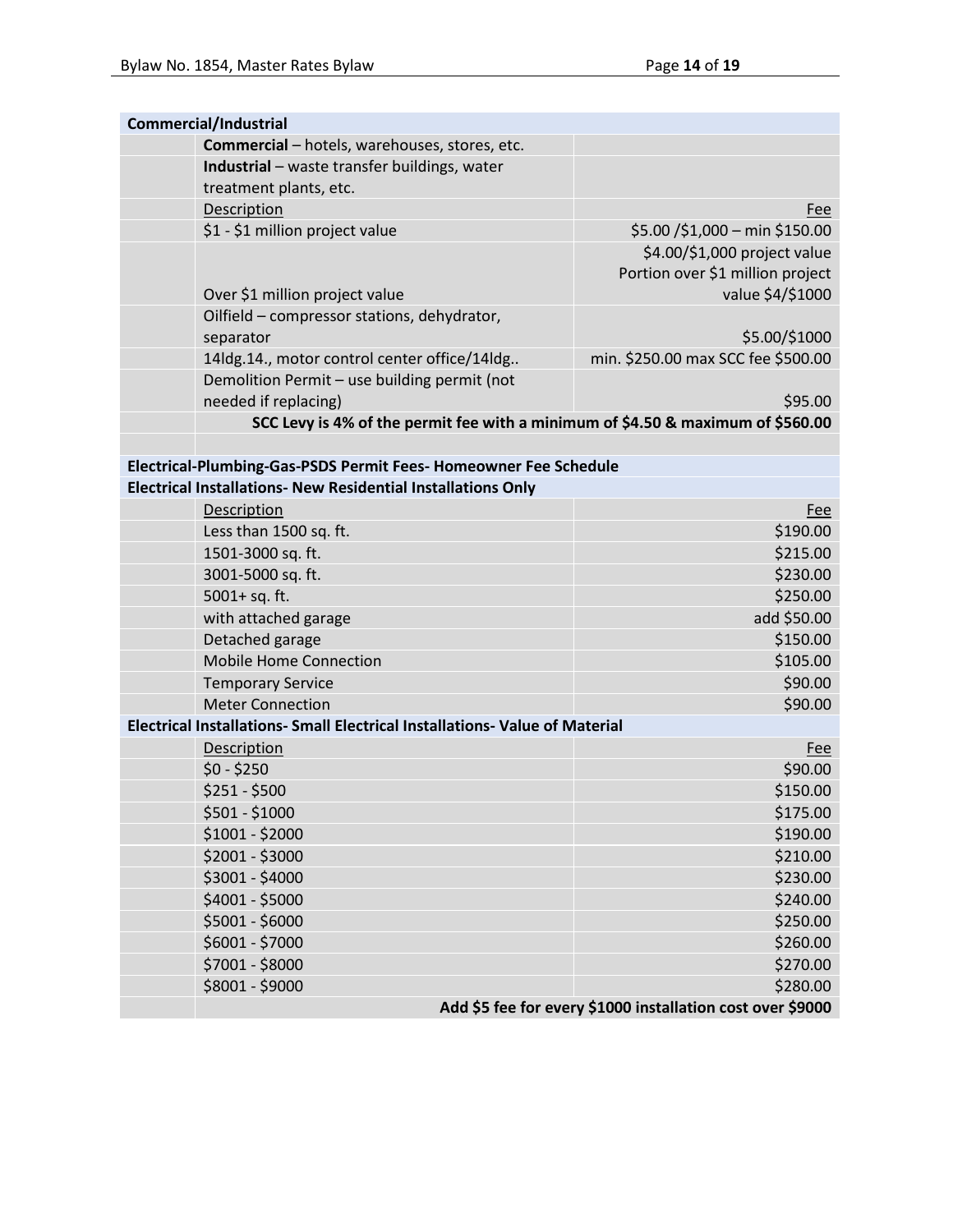|                          | Sewer Systems- Private Sewer Disposal System      |                                 |
|--------------------------|---------------------------------------------------|---------------------------------|
|                          | Description - Homeowner Fees                      | <b>Fee</b>                      |
|                          | Open Discharge                                    | \$300.00                        |
|                          | <b>Disposal Field</b>                             | \$300.00                        |
|                          | <b>Treatment Mound</b>                            | \$300.00                        |
|                          | Septic Tank Only                                  | \$200.00                        |
|                          | Holding Tank or modification to system            | \$150.00                        |
|                          | <b>Plumbing Installations</b>                     |                                 |
|                          | Description                                       | Permit Fee                      |
|                          | 1-6 fixtures                                      | \$100.00                        |
|                          | 7-12 fixtures                                     | \$175.00                        |
|                          | 13-20 fixtures                                    | \$250.00                        |
|                          | 20+ fixtures                                      | \$250.00 + \$10/fixture over 20 |
| <b>Gas Installations</b> |                                                   |                                 |
|                          | Description                                       | Permit Fee                      |
|                          | 1 Outlet                                          | \$110.00                        |
|                          | 2 Outlet                                          | \$110.00                        |
|                          | 3 Outlet                                          | \$120.00                        |
|                          | 4 Outlet                                          | \$130.00                        |
|                          | 5 Outlet                                          | \$140.00                        |
|                          |                                                   | 10 per additional outlet        |
|                          | Propane Tank Set & Swap Out (includes connection) | \$100.00                        |
|                          | Gas Furnace Replacement- No Permit unless         |                                 |
|                          | Replacing Meter then                              | \$90.00                         |
|                          | Gas Fire Place- Permit needed if venting & piping |                                 |
|                          | has changed                                       |                                 |
|                          | <b>Grain Dryer Homeowner</b>                      | \$200.00                        |
|                          | <b>Grain Dryer Contractor</b>                     | \$150.00                        |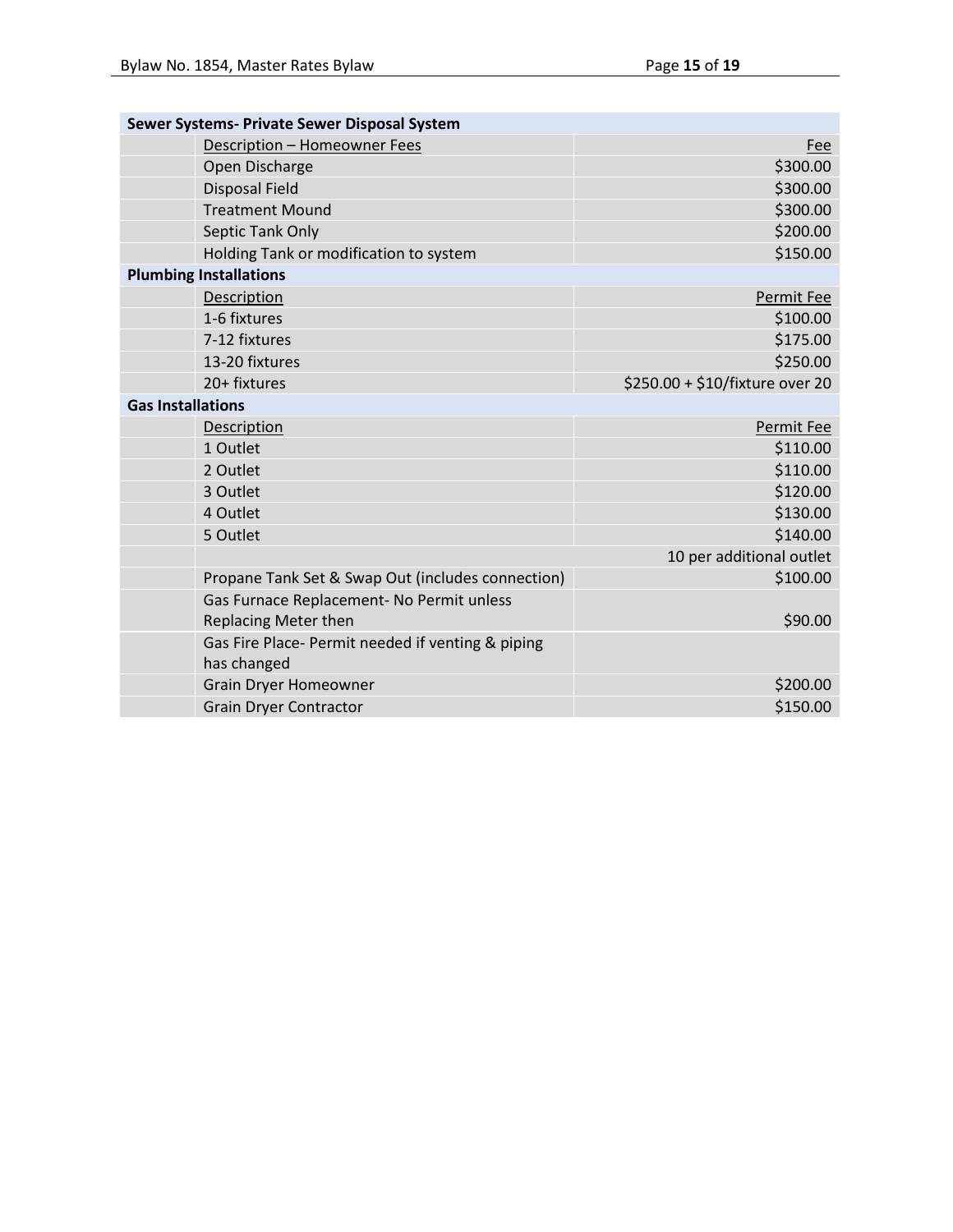| <b>Contractor Fee Schedule</b> |                                                                                              |                                   |
|--------------------------------|----------------------------------------------------------------------------------------------|-----------------------------------|
|                                | <b>Electrical Permit Fees</b>                                                                |                                   |
|                                | <b>Installation Costs</b>                                                                    | Permit Fee                        |
|                                | \$0-\$1000                                                                                   | \$80.00                           |
|                                | \$1001 - \$2000                                                                              | \$100.00                          |
|                                | \$2001 - \$3000                                                                              | \$120.00                          |
|                                | \$3001 - \$4000                                                                              | \$140.00                          |
|                                | \$4001 - \$5000                                                                              | \$160.00                          |
|                                | \$5001 - \$6000                                                                              | \$170.00                          |
|                                | \$6001 - \$7000                                                                              | \$180.00                          |
|                                | \$7001 - \$8000                                                                              | \$190.00                          |
|                                | \$8001 - \$9000                                                                              | \$200.00                          |
|                                | \$9001 - \$10000                                                                             | \$210.00                          |
|                                | \$10001 - \$11000                                                                            | \$220.00                          |
|                                | \$11001 - \$12000                                                                            | \$230.00                          |
|                                | \$12001 - \$13000                                                                            | \$240.00                          |
|                                | \$13001 - \$14000                                                                            | \$250.00                          |
|                                | \$14001 - \$15000                                                                            | \$260.00                          |
|                                | \$15001 - \$16000                                                                            | \$270.00                          |
|                                | \$16001 - \$17000                                                                            | \$280.00                          |
|                                | \$17001 - \$18000                                                                            | \$290.00                          |
|                                | \$18001 - \$19000                                                                            | \$300.00                          |
|                                | \$19001 - \$20000                                                                            | \$310.00                          |
|                                | \$20,000 + Add \$5 fee for every additional \$1000 installation cost (Example \$100,000 cost |                                   |
|                                |                                                                                              | fee= \$310+400=\$710.00           |
|                                | <b>Mobile Home Connection</b>                                                                | \$80.00                           |
|                                | <b>Temporary Service</b>                                                                     | \$70.00                           |
|                                | Annual Electric Permit and \$10.50 SCC levy on each                                          |                                   |
|                                | application                                                                                  | \$300.00                          |
|                                | SCC Levy is 4% of the permit fee with a minimum of \$4.50 & maximum of \$560.00              |                                   |
| <b>Plumbing Installations</b>  |                                                                                              |                                   |
|                                | 1-10 fixtures                                                                                | \$100.00                          |
|                                | 11-20 fixtures                                                                               | \$150.00                          |
|                                | 20+ fixtures                                                                                 | \$150.00 + \$5.00/fixture over 20 |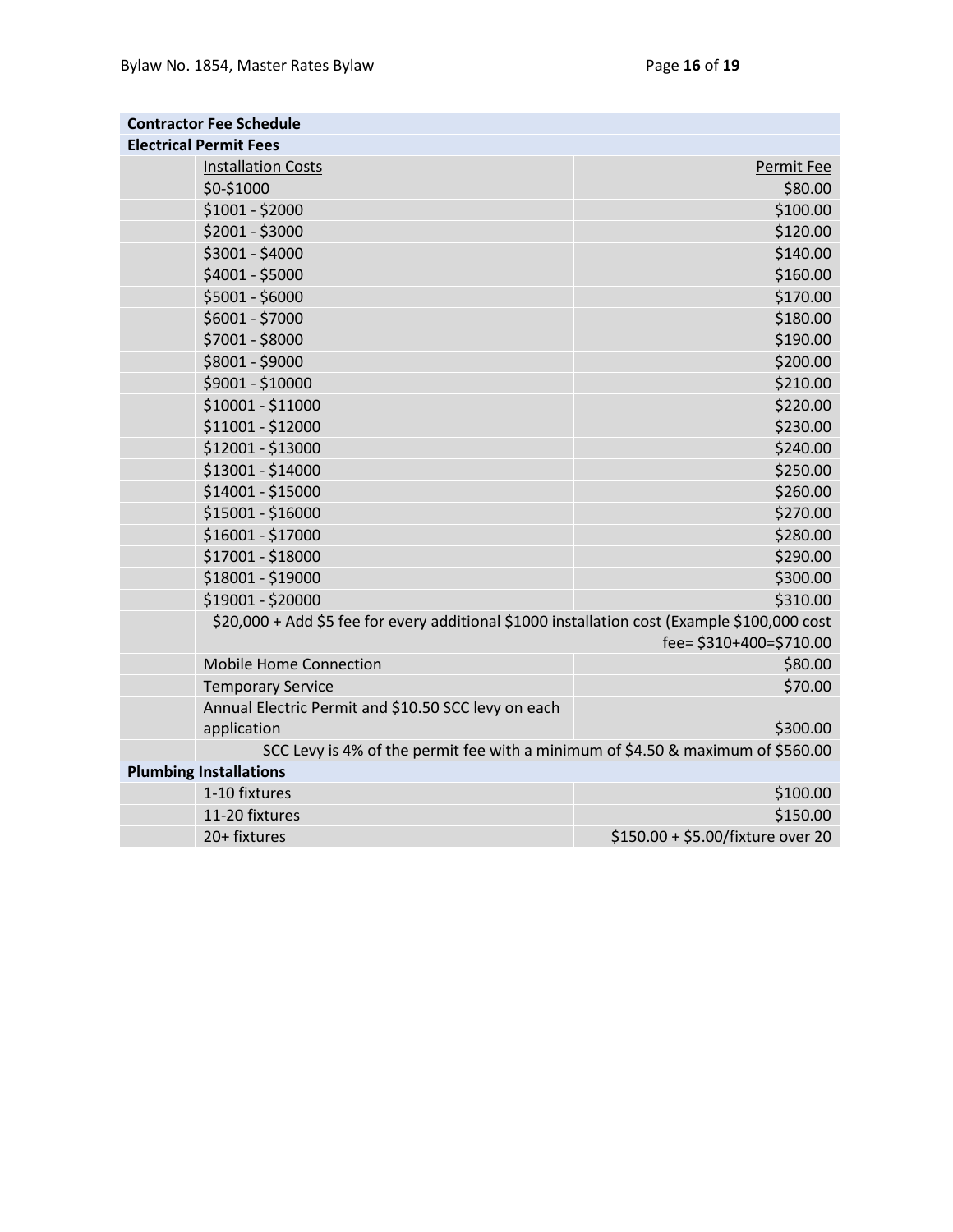| Permit Fee<br>Description<br>1 Outlet<br>\$90.00<br>\$90.00<br>2 Outlet<br>\$100.00<br>3 Outlet<br>\$110.00<br>4 Outlet<br>\$120.00<br>5 Outlet<br>\$10.00 for each additional<br>5+ Outlet<br>Example \$120 + \$20=\$140 Cost Fee<br><b>BTU Input</b><br><b>Permit Fee</b><br>\$75.00<br>10,000 - 150,000<br>$160,000 - 190,000$<br>\$85.00<br>\$95.00<br>$200,000 - 300,000$<br>\$105.00<br>350,000<br>400,000<br>\$110.00<br>450,000<br>\$115.00<br>\$120.00<br>500,000<br>\$125.00<br>550,000<br>600,000<br>\$130.00<br>650,000<br>\$135.00<br>\$140.00<br>700,000<br>750,000<br>\$145.00<br>\$150.00<br>800,000<br>\$155.00<br>850,000<br>\$160.00<br>900,000<br>\$165.00<br>1,000,000<br>Add \$6 /100,000 BTU over 1,000,000 |  |  |  |
|------------------------------------------------------------------------------------------------------------------------------------------------------------------------------------------------------------------------------------------------------------------------------------------------------------------------------------------------------------------------------------------------------------------------------------------------------------------------------------------------------------------------------------------------------------------------------------------------------------------------------------------------------------------------------------------------------------------------------------|--|--|--|
|                                                                                                                                                                                                                                                                                                                                                                                                                                                                                                                                                                                                                                                                                                                                    |  |  |  |
|                                                                                                                                                                                                                                                                                                                                                                                                                                                                                                                                                                                                                                                                                                                                    |  |  |  |
|                                                                                                                                                                                                                                                                                                                                                                                                                                                                                                                                                                                                                                                                                                                                    |  |  |  |
|                                                                                                                                                                                                                                                                                                                                                                                                                                                                                                                                                                                                                                                                                                                                    |  |  |  |
|                                                                                                                                                                                                                                                                                                                                                                                                                                                                                                                                                                                                                                                                                                                                    |  |  |  |
|                                                                                                                                                                                                                                                                                                                                                                                                                                                                                                                                                                                                                                                                                                                                    |  |  |  |
|                                                                                                                                                                                                                                                                                                                                                                                                                                                                                                                                                                                                                                                                                                                                    |  |  |  |
|                                                                                                                                                                                                                                                                                                                                                                                                                                                                                                                                                                                                                                                                                                                                    |  |  |  |
|                                                                                                                                                                                                                                                                                                                                                                                                                                                                                                                                                                                                                                                                                                                                    |  |  |  |
|                                                                                                                                                                                                                                                                                                                                                                                                                                                                                                                                                                                                                                                                                                                                    |  |  |  |
|                                                                                                                                                                                                                                                                                                                                                                                                                                                                                                                                                                                                                                                                                                                                    |  |  |  |
|                                                                                                                                                                                                                                                                                                                                                                                                                                                                                                                                                                                                                                                                                                                                    |  |  |  |
|                                                                                                                                                                                                                                                                                                                                                                                                                                                                                                                                                                                                                                                                                                                                    |  |  |  |
|                                                                                                                                                                                                                                                                                                                                                                                                                                                                                                                                                                                                                                                                                                                                    |  |  |  |
|                                                                                                                                                                                                                                                                                                                                                                                                                                                                                                                                                                                                                                                                                                                                    |  |  |  |
|                                                                                                                                                                                                                                                                                                                                                                                                                                                                                                                                                                                                                                                                                                                                    |  |  |  |
|                                                                                                                                                                                                                                                                                                                                                                                                                                                                                                                                                                                                                                                                                                                                    |  |  |  |
|                                                                                                                                                                                                                                                                                                                                                                                                                                                                                                                                                                                                                                                                                                                                    |  |  |  |
|                                                                                                                                                                                                                                                                                                                                                                                                                                                                                                                                                                                                                                                                                                                                    |  |  |  |
|                                                                                                                                                                                                                                                                                                                                                                                                                                                                                                                                                                                                                                                                                                                                    |  |  |  |
|                                                                                                                                                                                                                                                                                                                                                                                                                                                                                                                                                                                                                                                                                                                                    |  |  |  |
|                                                                                                                                                                                                                                                                                                                                                                                                                                                                                                                                                                                                                                                                                                                                    |  |  |  |
|                                                                                                                                                                                                                                                                                                                                                                                                                                                                                                                                                                                                                                                                                                                                    |  |  |  |
|                                                                                                                                                                                                                                                                                                                                                                                                                                                                                                                                                                                                                                                                                                                                    |  |  |  |
|                                                                                                                                                                                                                                                                                                                                                                                                                                                                                                                                                                                                                                                                                                                                    |  |  |  |
|                                                                                                                                                                                                                                                                                                                                                                                                                                                                                                                                                                                                                                                                                                                                    |  |  |  |
| <b>Other Gas Installations</b>                                                                                                                                                                                                                                                                                                                                                                                                                                                                                                                                                                                                                                                                                                     |  |  |  |
| Description<br>Permit Fee                                                                                                                                                                                                                                                                                                                                                                                                                                                                                                                                                                                                                                                                                                          |  |  |  |
| \$130.00<br>Man. Home on Basement                                                                                                                                                                                                                                                                                                                                                                                                                                                                                                                                                                                                                                                                                                  |  |  |  |
| Man. Home w/o Basement<br>\$100.00                                                                                                                                                                                                                                                                                                                                                                                                                                                                                                                                                                                                                                                                                                 |  |  |  |
| \$80.00<br>Propane Tank Set (includes connection)                                                                                                                                                                                                                                                                                                                                                                                                                                                                                                                                                                                                                                                                                  |  |  |  |
| \$100.00<br>Temporary                                                                                                                                                                                                                                                                                                                                                                                                                                                                                                                                                                                                                                                                                                              |  |  |  |
| Gas Line (Gas Provider)<br>\$80.00                                                                                                                                                                                                                                                                                                                                                                                                                                                                                                                                                                                                                                                                                                 |  |  |  |
| <b>Gas line Retest</b><br>\$75.00                                                                                                                                                                                                                                                                                                                                                                                                                                                                                                                                                                                                                                                                                                  |  |  |  |
|                                                                                                                                                                                                                                                                                                                                                                                                                                                                                                                                                                                                                                                                                                                                    |  |  |  |
| <b>Alternative Energy</b>                                                                                                                                                                                                                                                                                                                                                                                                                                                                                                                                                                                                                                                                                                          |  |  |  |
| Residential<br>\$3.50 per \$1000 construction cost                                                                                                                                                                                                                                                                                                                                                                                                                                                                                                                                                                                                                                                                                 |  |  |  |
| Industrial/Commercial<br>\$5.00 per \$1000 construction cost                                                                                                                                                                                                                                                                                                                                                                                                                                                                                                                                                                                                                                                                       |  |  |  |
|                                                                                                                                                                                                                                                                                                                                                                                                                                                                                                                                                                                                                                                                                                                                    |  |  |  |
| <b>Private Sewage Disposal Fees</b>                                                                                                                                                                                                                                                                                                                                                                                                                                                                                                                                                                                                                                                                                                |  |  |  |
| Description<br><b>Fee</b>                                                                                                                                                                                                                                                                                                                                                                                                                                                                                                                                                                                                                                                                                                          |  |  |  |
| Open Discharge (includes tank)<br>\$250.00                                                                                                                                                                                                                                                                                                                                                                                                                                                                                                                                                                                                                                                                                         |  |  |  |
| Disposal Field/Treatment Mound (includes tank)<br>\$250.00                                                                                                                                                                                                                                                                                                                                                                                                                                                                                                                                                                                                                                                                         |  |  |  |
| Septic Tank Only<br>\$150.00                                                                                                                                                                                                                                                                                                                                                                                                                                                                                                                                                                                                                                                                                                       |  |  |  |
| Holding Tank or modification to system<br>\$100.00                                                                                                                                                                                                                                                                                                                                                                                                                                                                                                                                                                                                                                                                                 |  |  |  |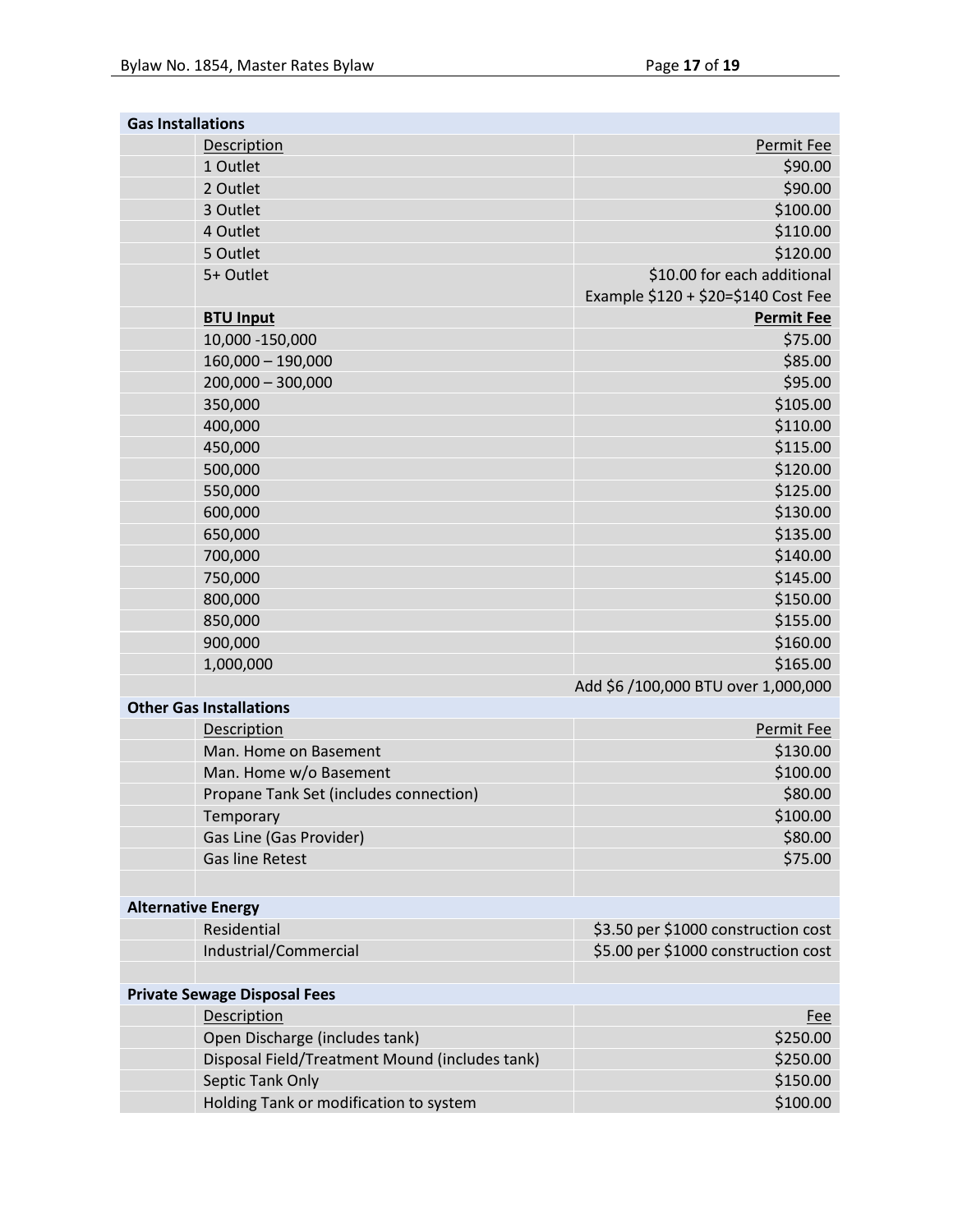| Oilfield Packaged Sewage Treatment Plant                                        | \$250.00 |
|---------------------------------------------------------------------------------|----------|
| SCC Levy is 4% of the permit fee with a minimum of \$4.50 & maximum of \$560.00 |          |
|                                                                                 |          |

| UTILITIES AND ENVIRONMENTAL SERVICES |                                                                             |                                      |  |
|--------------------------------------|-----------------------------------------------------------------------------|--------------------------------------|--|
|                                      | <b>Service Charges &amp; Installation</b>                                   |                                      |  |
|                                      | Description                                                                 | Fee                                  |  |
|                                      | Meter Installation: More than one meter                                     | Meter Cost plus \$40.00              |  |
|                                      | <b>Meter Accuracy Test</b>                                                  | \$40.00 per meter                    |  |
|                                      | <b>Additional Meter Read</b>                                                | \$20.00                              |  |
|                                      | Service Charge to Attend a Premise                                          | \$40.00                              |  |
|                                      | <b>After Hours Call</b>                                                     | \$40.00/hr with 3 hr min             |  |
|                                      | Disconnection Service Charge - Customer Request                             | \$30.00                              |  |
|                                      | Reconnection Service Charge - Customer Request                              | \$30.00                              |  |
|                                      | Disconnection Service Charge - Breach                                       | \$30.00                              |  |
|                                      | Reconnection Service Charge - Breach                                        | \$30.00                              |  |
|                                      | Transfer From Utility to Tax Account                                        | \$30.00                              |  |
|                                      | Damaged Meter Replacement                                                   | Meter Cost plus \$40.00              |  |
|                                      | Late Payment Penalty                                                        | 1.50% monthly                        |  |
|                                      | <b>Temporary Service</b>                                                    | Meter Cost plus \$40.00              |  |
|                                      | Contractor Operator Call Out Rates and Mileage                              | As per agreement                     |  |
| <b>Water Charges</b>                 |                                                                             |                                      |  |
|                                      | Description                                                                 | Fee                                  |  |
|                                      | Flat Maintenance Rate - All Service/Future Connections                      | \$60.00 bimonthly                    |  |
|                                      | <b>Bulk Water Stations</b>                                                  | \$4.50 / cubic meter                 |  |
|                                      |                                                                             | minimum \$10 fee per<br>monthly bill |  |
|                                      | Base Rate for Hydrant Service/ Maintenance                                  | \$9.75 per month                     |  |
|                                      | Account Administration Reactivation Fee (Bulk Water)                        | \$25.00                              |  |
|                                      | <b>Riser Fee</b>                                                            | \$10,000.00 / riser                  |  |
|                                      | Approved Increase For Rural Water Volume                                    | \$10,000.00 / riser                  |  |
|                                      | Non-County Residential Connection Rural Waterline                           | \$15,000.00                          |  |
|                                      | Hamlet Utility Service For Un-serviced Lots                                 | \$2,500.00                           |  |
|                                      | "Hamlet" means the communities of Huxley, Swalwell, Torrington and Wimborne |                                      |  |
| <b>Water Modeling</b>                |                                                                             |                                      |  |
|                                      | Description                                                                 | Fee                                  |  |
|                                      | Adjacent to Line                                                            | \$750.00                             |  |
|                                      | Non-Adjacent to Line                                                        | \$1,000.00                           |  |
|                                      | Non-Adjacent to Line for Multiple Developments                              | \$1,000.00 per request               |  |